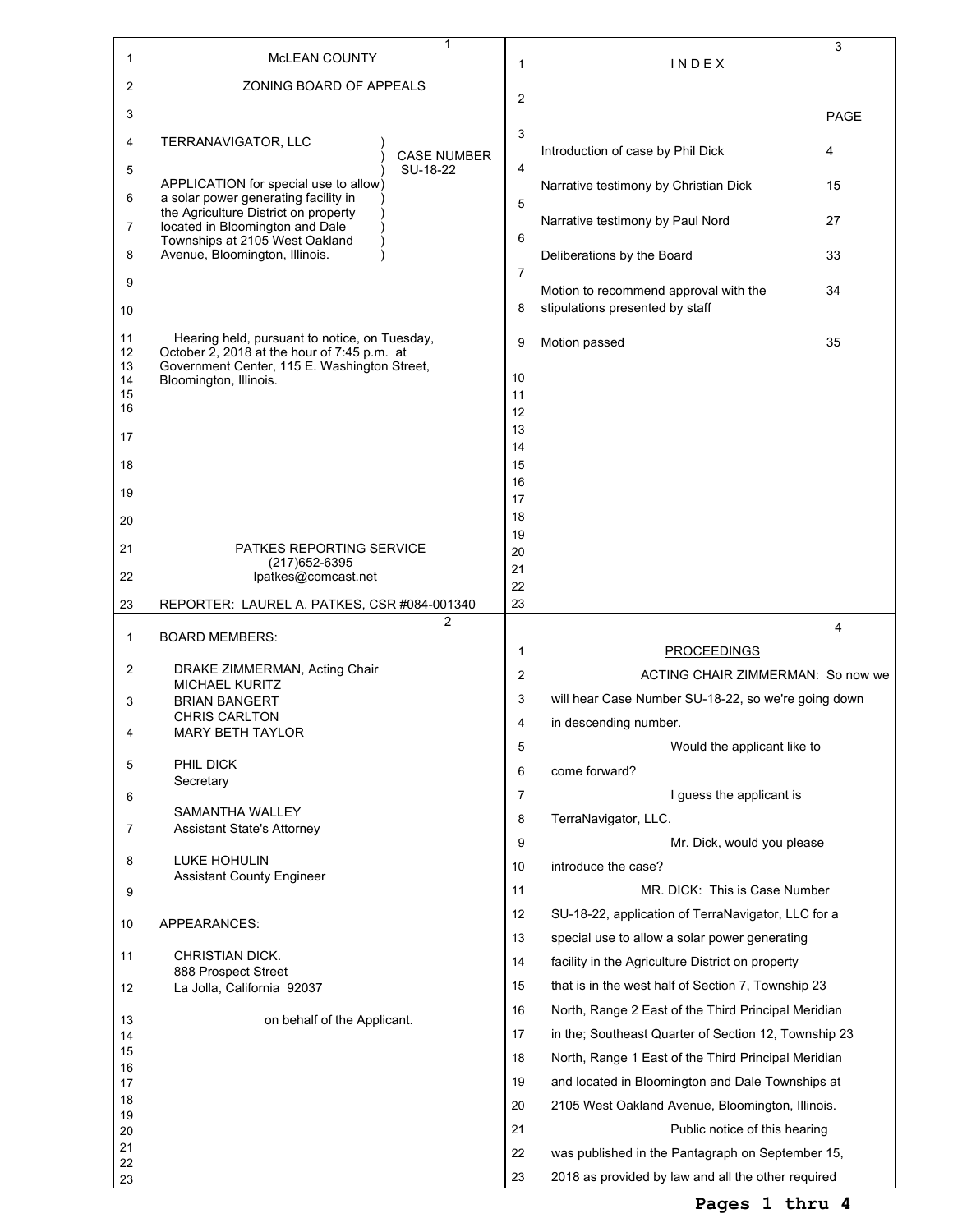|    | 5                                                    |                | 7                                                    |
|----|------------------------------------------------------|----------------|------------------------------------------------------|
| 1  | notifications have been made, and the applicant has  | 1              | And a communication from the                         |
| 2  | paid the publication cost.                           | $\overline{2}$ | applicant regarding decommissioning on the property, |
| 3  | I will go through the aerial                         | 3              | and as you probably realize, they wouldn't be using  |
| 4  | photos at this time and the other photos of the      | 4              | steel posts to go into the landfill because they     |
| 5  | property.                                            | 5              | can't penetrate the cap, so they have a ballast      |
| 6  | This is the zoning map, but it                       | 6              | racking system that sets on top of it, and this kind |
| 7  | shows where this property is located to the west of  | 7              | of explains how that's done.                         |
| 8  | I-74/I-55 bypass around the west side of             | 8              | This is Board Exhibit 1 which                        |
| 9  | Bloomington, and it's along Oakland Avenue.          | 9              | shows where this property is located in the          |
| 10 | And this is a blow-up of that                        | 10             | Agriculture District.                                |
| 11 | property.                                            | 11             | The property is approximately                        |
| 12 | And this is Oakland Avenue                           | 12             | a hundred acres. It has 1,700 feet of frontage on    |
| 13 | facing from the driveway toward the south and the    | 13             | the west side of West Oakland Avenue. The            |
| 14 | east.                                                | 14             | topography is relatively flat above the cap of this  |
| 15 | And then this is up toward the                       | 15             | landfill. The drainage is to the south, and there's  |
| 16 | west and the south on Oakland Avenue.                | 16             | grass on the top of the landfill cap, and the public |
| 17 | And this is kind of a photo up                       | 17             | road, Oakland Avenue, is a city-maintained road      |
| 18 | over the old closed landfill.                        | 18             | 19 feet in width. It is surrounded by Agriculture    |
| 19 | And this is from the top of                          | 19             | District on all sides. To the north is a landfill    |
| 20 | the landfill looking down on one of the roads.       | 20             | and a wooded area. To the south is crop production   |
| 21 | And this is along the top of                         | 21             | and a wooded area. To the east is crop production    |
| 22 | it, and that's a monitoring well there to the left,  | 22             | and a sewage treatment plant, and to the west is     |
| 23 | and you can see how the ground is sloped. We're at   | 23             | crop production.                                     |
|    |                                                      |                |                                                      |
|    | 6                                                    |                | 8                                                    |
| 1  | the top of the closed landfill, and then there's     | 1              | The analysis of the seven                            |
| 2  | farm ground in the rear, so this is a significant    | $\overline{c}$ | standards is as follows:                             |
| 3  | elevation.                                           | 3              | The proposed special use will                        |
| 4  | And then this is another side                        | 4              | not be detrimental to or endanger the health,        |
| 5  | of it going down off the top of the landfill.        | 5              | safety, morals, comfort or welfare of the public,    |
| 6  | This is along the side facing                        | 6              | and this standard is met. The applicant proposes to  |
| 7  | Interstate 74/55 and the lake that's to the north    | 7              | establish a 10-megawatt solar power generating       |
| 8  | and east.                                            | 8              | facility on this property which will meet all the    |
| 9  | Again, an aerial photo.                              | 9              | county setback requirements and use standards for a  |
| 10 | I won't pass the application                         | 10             | solar power generating facility.                     |
| 11 | since they were submitted to you earlier, and I have | 11             | The application indicates that                       |
| 12 | distributed a site plan to the Zoning Board, if you  | 12             | this facility will contain ballasted racking systems |
| 13 | want one of these too.                               | 13             | that contain rows of photovoltaic modules mounted on |
| 14 | We have a communication from                         | 14             | ballast blocks in accordance with the load-bearing   |
| 15 | the Illinois Department of Natural Resources which I | 15             | capacity of the landfill cap.                        |
| 16 | will pass, a communication from the health           | 16             | According to the application,                        |
| 17 | department which I will pass.                        | 17             | the panels will be designed and located in           |
| 18 | There is not a communication                         | 18             | accordance with the existing landfill gas collection |
| 19 | for a Land Evaluation and Site Assessment because    | 19             | and monitoring systems.                              |
| 20 | this property was not in crop production.            | 20             | The location of the racking                          |
| 21 | And a communication from                             | 21             | systems will ensure access to the gas collection and |
| 22 | TerraNavigator with a letter that they had sent to   | 22             | monitoring systems and ensure no penetration or      |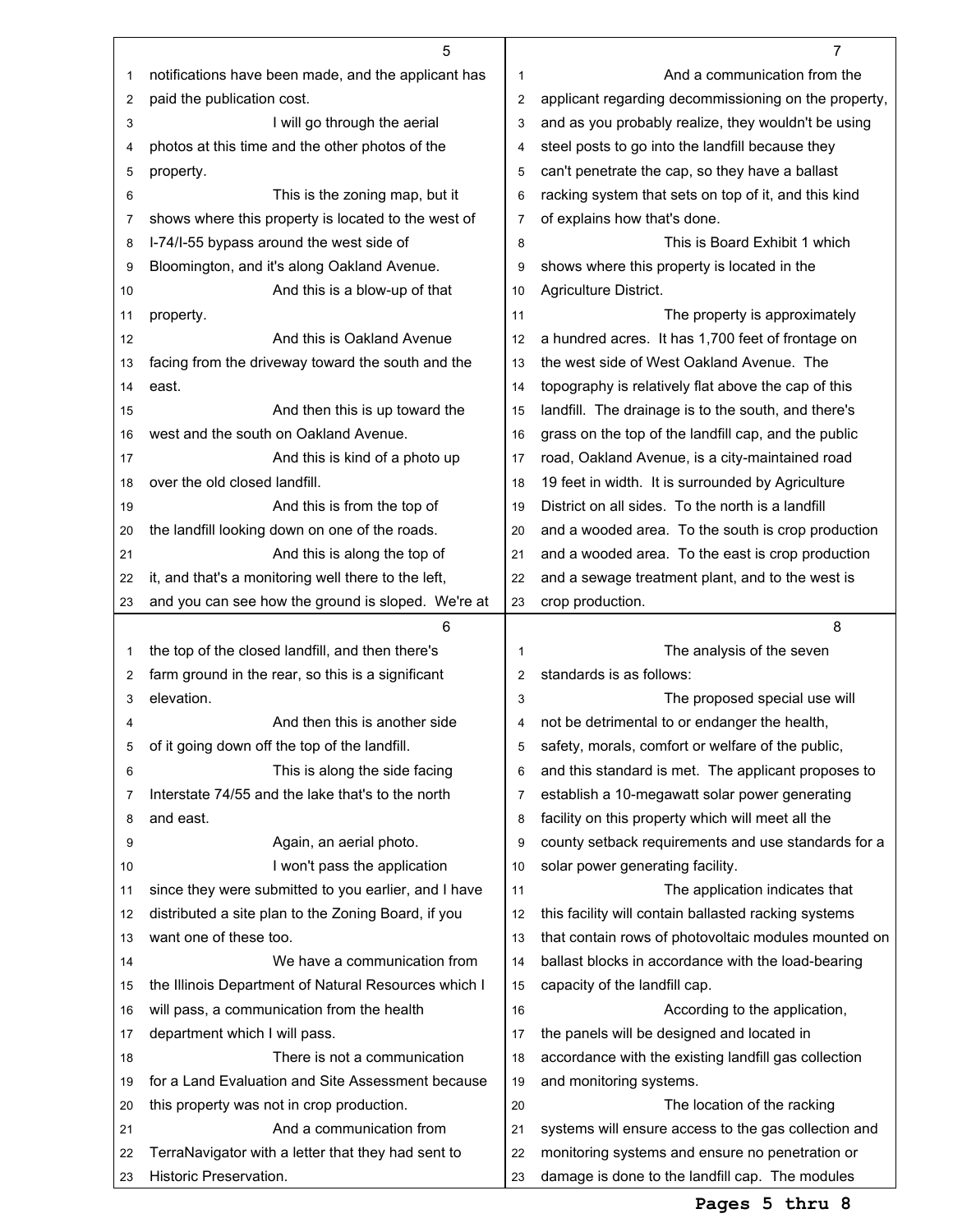|    | 9                                                    |                | 11                                                   |
|----|------------------------------------------------------|----------------|------------------------------------------------------|
| 1  | will be fixed, tilted to the south, and they will be | 1              | landfill will continue to be desirable for such use. |
| 2  | approximately six and a half feet tall and will be   | $\overline{2}$ | 4. Adequate utilities, access                        |
| 3  | designed with an anti-reflective coating.            | 3              | roads, drainage or other necessary facilities have   |
| 4  | The applicant submitted an                           | $\overline{4}$ | been or will be provided, and this standard is met.  |
| 5  | EcoCat communication from the Illinois Department of | 5              | The property has approximately                       |
| 6  | Natural Resources which indicates that there is no   | 6              | 1,700 feet of frontage on the west side of West      |
| 7  | record of state-listed threatened or endangered      | $\overline{7}$ | Oakland Avenue. The Bloomington Township Fire        |
| 8  | species, Illinois Natural Area Inventory sites,      | 8              | District will provide fire protection for the        |
| 9  | dedicated Illinois Nature Preserves or registered    | 9              | subject property. Pre-development drainage patterns  |
| 10 | Land and Water Reserves in the vicinity of the       | 10             | will be retained as much as possible. The applicant  |
| 11 | project location.                                    | 11             | will need to develop the solar farm compatible with  |
| 12 | A decommissioning plan that                          | 12             | any closure plans of the landfill approved by the    |
| 13 | includes an Agricultural Impact Mitigation Agreement | 13             | Illinois Environmental Protection Agency. The        |
| 14 | with the Illinois Department of Agriculture and      | 14             | applicant has obtained a signoff from the County     |
| 15 | financial assurance acceptable to the county need to | 15             | Health Department.                                   |
| 16 | be provided.                                         | 16             | 5. Adequate measures have                            |
| 17 | A contact person for the                             | 17             | been and will be taken to provide ingress or egress  |
| 18 | applicant will need to be kept on file with the      | 18             | designed to minimize traffic congestion in the       |
| 19 | Department of Building and Zoning for                | 19             | public streets, and this standard is met. It         |
| 20 | issues/complaints upon completion of the facility.   | 20             | appears that safe site distance can be provided at   |
| 21 | The applicant has submitted a                        | 21             | the proposed entrance. The applicant has been in     |
| 22 | letter to the Illinois Historic Preservation Agency. | 22             | communication with the City of Bloomington engineer  |
| 23 | 2. The proposed special use                          | 23             | about obtaining an entrance permit.                  |
|    |                                                      |                |                                                      |
|    |                                                      |                |                                                      |
|    | 10                                                   |                | 12                                                   |
| 1  | will not be injurious to the use and enjoyment of    | 1              | 6. The establishment.                                |
| 2  | other property in the vicinity for purposes already  | $\overline{2}$ | maintenance and operation of the special use will be |
| 3  | permitted or substantially diminish property values  | 3              | in conformance with the intent of the district in    |
| 4  | in the immediate area, and this standard is met.     | 4              | which the special use is proposed to be located, and |
| 5  | Nearby land use for crop                             | 5              | this standard is met.                                |
| 6  | production, a wastewater treatment plant, and a      | 6              | The preamble states "Provide"                        |
| 7  | landfill will continue to be desirable for such use  | 7              | for the location and govern the establishment and    |
| 8  | although the adjacent landfill has since closed as   | 8              | operation of land uses which are compatible with     |
| 9  | of when I wrote this, which was in the end of        | 9              | agriculture and are such a nature that their         |
| 10 | September.                                           | 10             | location away from residential, commercial and       |
| 11 | The panels will be designed                          | 11             | industrial areas is most desirable."                 |
| 12 | and located in accordance with the existing landfill | 12             | 7. The proposed special use                          |
| 13 | gas collection and monitoring systems. Groundcover   | 13             | in all other respects conforms to the applicable     |
| 14 | that encourages pollination recommended by the       | 14             | regulations of the district in which it is located,  |
| 15 | McLean County Soil and Water Conservation District   | 15             | and this standard is met.                            |
| 16 | will need to be installed, and the solar arrays will | 16             | In conclusion, staff                                 |
| 17 | be designed with an anti-reflective coating.         | 17             | recommends that this application meets all the       |
| 18 | 3. The proposed special use                          | 18             | standards of the Zoning Ordinance provided           |
| 19 | will not impede the orderly development of the       | 19             | compliance with the following stipulations:          |
| 20 | surrounding property for uses permitted in the       | 20             | 1) An entrance permit shall                          |
| 21 | district. And this standard is met.                  | 21             | be obtained from the City of Bloomington before a    |
| 22 | Nearby land used for crop                            | 22             | construction permit is issued.                       |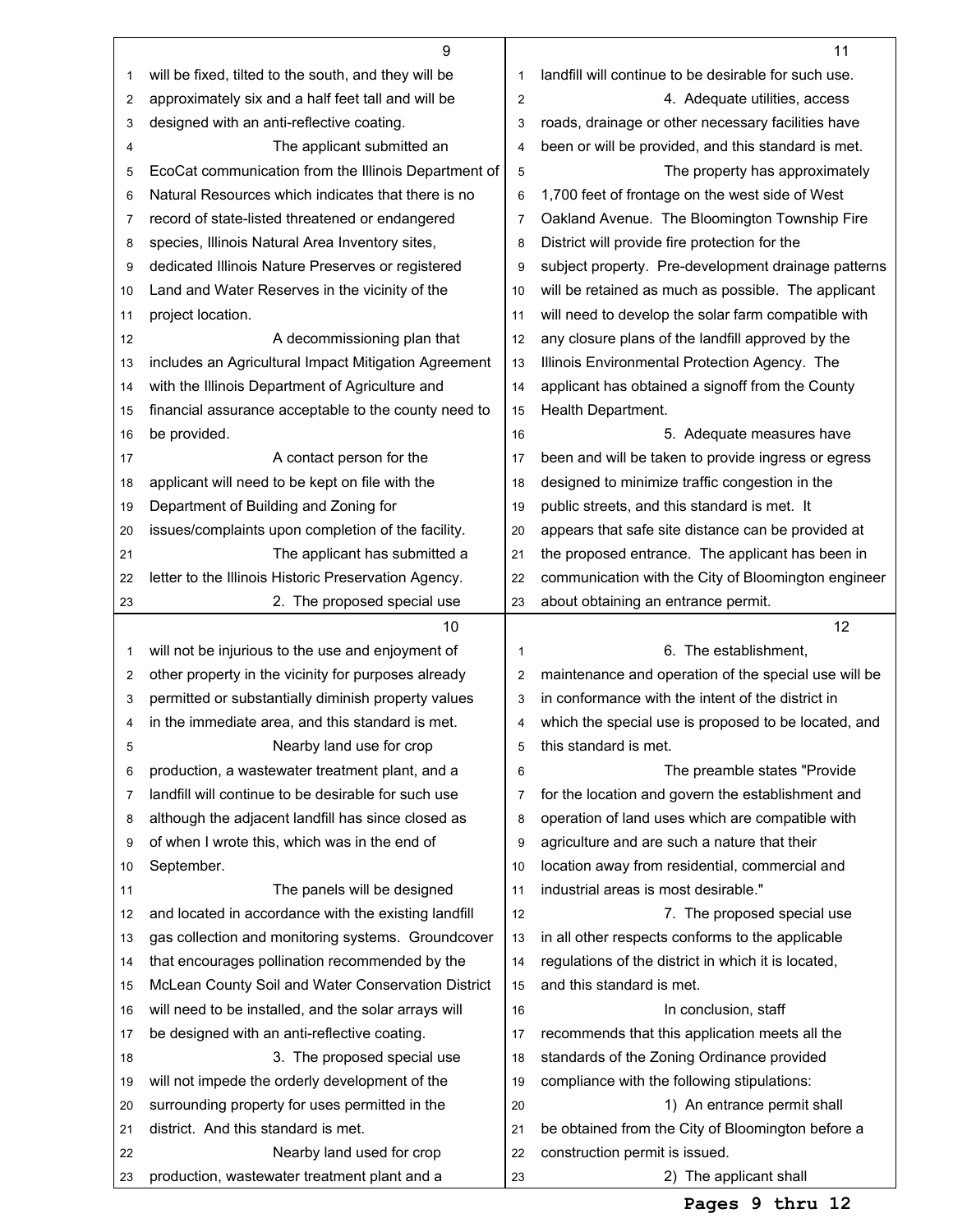|    | 13                                                   |                | 15                                                   |
|----|------------------------------------------------------|----------------|------------------------------------------------------|
| 1  | complete consultation with the Illinois Historic     | 1              | And that concludes my report.                        |
| 2  | Preservation Agency before a construction permit is  | $\overline{2}$ | ACTING CHAIR ZIMMERMAN: Thank you                    |
| 3  | issued.                                              | 3              | very much, Mr. Dick.                                 |
| 4  | 3) The solar panels shall be                         | 4              | Would the applicant like to be                       |
| 5  | installed with an anti-reflective coating.           | 5              | sworn in or affirmed?                                |
| 6  | 4) Groundcover that                                  | 6              | MR. DICK: I can affirm.                              |
| 7  | encourages pollination that is recommended by the    | $\overline{7}$ | (Whereupon Christian Dick)                           |
| 8  | McLean County Soil and Water Conservation District   | 8              | affirmed at this point.)                             |
| 9  | needs to be installed.                               | 9              | ACTING CHAIR ZIMMERMAN: Would you                    |
| 10 | 5) Contact person for the                            | 10             | please state your name and address for the record?   |
| 11 | applicant will need to be kept on file with the      | 11             | MR. DICK: My name is Christian                       |
| 12 | Department of Building and Zoning for                | 12             | Dick. I'm the senior director of project             |
| 13 | issues/complaints upon completion of the facility.   | 13             | development for TerraNavigator. Our address is 888   |
| 14 | 6) As a condition of                                 | 14             | Prospect Street, La Jolla, California 92037.         |
| 15 | receiving a permit from the County, the company must | 15             | ACTING CHAIR ZIMMERMAN: For the                      |
| 16 | pay the cost of hiring an Illinois registered        | 16             | record, are you any relation to Mr. Phil Dick who is |
| 17 | professional engineer to provide a certified         | 17             | the county administrator here?                       |
| 18 | estimate of decommissioning costs.                   | 18             | MR. DICK: None.                                      |
| 19 | The company shall provide                            | 19             | <b>ACTING CHAIR ZIMMERMAN: Please</b>                |
| 20 | decommissioning security financing for the estimated | 20             | proceed.                                             |
| 21 | cost of decommissioning in the amount determined by  | 21             | NARRATIVE TESTIMONY                                  |
| 22 | the engineer or \$250,000, which is \$25,000 per     | 22             | BY CHRISTIAN DICK:                                   |
| 23 | megawatt, whichever is greater.                      | 23             | So I have put together a                             |
|    | 14                                                   |                | 16                                                   |
| 1  | Security financing must be in                        | 1              | relatively brief presentation here. I may move       |
| 2  | the form of an irrevocable letter of credit or a     | 2              | through some of these items as they both have been   |
| 3  | cash escrow unless the County Board in its sole      | 3              | covered by the introduction but also obviously in    |
| 4  | discretion agrees to accept a performance bond.      | 4              | the previous cases as you are undoubtedly becoming   |
| 5  | The decommissioning cost                             | 5              | more and more familiar with what is this next        |
| 6  | estimate will be reviewed and revised by the         | 6              | emergence of the renewable energy economy in         |
| 7  | facility owner at least after the tenth year of      | 7              | Illinois.                                            |
| 8  | operation and each five years thereafter.            | 8              | With that, I may advance maybe                       |
| 9  | 7) The company must provide                          | 9              | a couple slides.                                     |
| 10 | an Agricultural Impact Mitigation Agreement signed   | 10             | I think it's worth doing just                        |
| 11 | by the company and the Illinois Department of        | 11             | a quick introduction of our firm and why it is that  |
| 12 | Agriculture prior to the issuance of a permit to     | 12             | we are focusing on brownfields and landfills.        |
| 13 | construct from the County and must certify that it   | 13             | Our company has more than 20                         |
| 14 | will comply with all of the terms of the agreement.  | 14             | years of experience of providing environmental       |
| 15 | Nothing in the Agricultural                          | 15             | management services for corporations and public      |
| 16 | Impact Mitigation Agreement will preclude the County | 16             | entities managing sites just like this.              |
| 17 | from establishing any standards that exceed those    | 17             | Many of our clients have been                        |
| 18 | contained in the agreement.                          | 18             | asking us how can we repurpose these properties for  |
| 19 | 8) Development shall follow                          | 19             | a higher and better use, and so our tag line is we   |
| 20 | the plans and documents submitted with the           | 20             | take things that are worthless to worthwhile, and we |
|    |                                                      |                |                                                      |
| 21 | application and with Zoning Regulations including    | 21             | combine that with more than 50 years of project      |
| 22 | Article VI, Section 350-43.00(3) (Use Standards for  | 22             | development experience and many transactions, in the |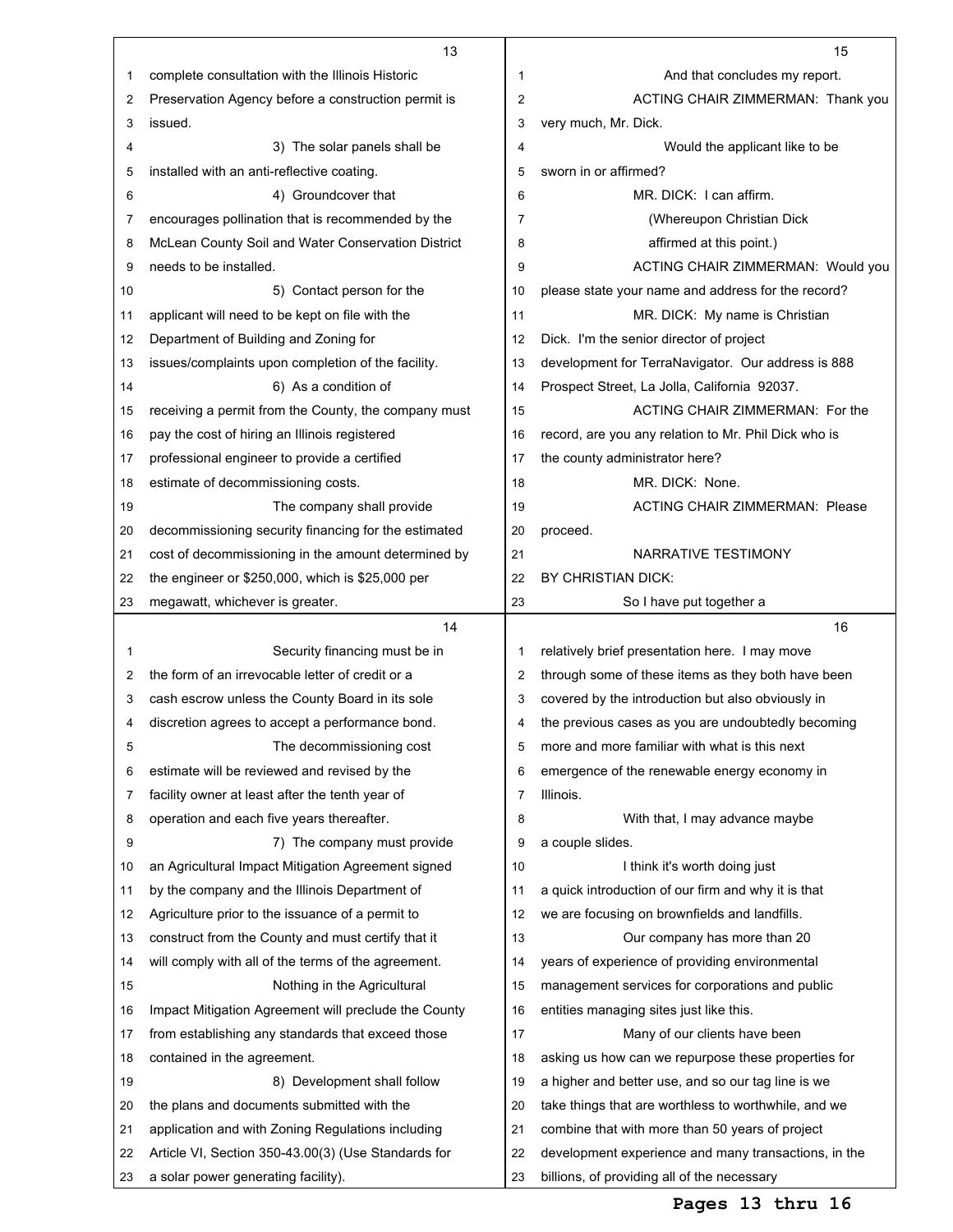|    | 17                                                   |    | 19                                                   |
|----|------------------------------------------------------|----|------------------------------------------------------|
| 1  | resources and experience to be able to deliver on    | 1  | As was introduced, the project                       |
| 2  | the kind of project that I'm proposing here today,   | 2  | will be obligated through the state bill to          |
| 3  | but we do that as a long-term steward and            | 3  | implement a pollinator habitat. That will obviously  |
| 4  | knowledgeable partner in the adaptive reuse of these | 4  | also help in managing the vegetation growth and the  |
| 5  | brownfields.                                         | 5  | production of the project as you've heard.           |
| 6  | I'll touch on this very                              | 6  | But all of this can be done in                       |
| 7  | quickly. It's one opportunity where I will probably  | 7  | and around the existing infrastructure which our     |
| 8  | draw a little bit of difference from the earlier     | 8  | company has experience in doing in installing        |
| 9  | case. This project and this site is well-suited for  | 9  | ballasted racking systems that sit entirely above    |
| 10 | what is called the brownfield solicitation. The      | 10 | grade.                                               |
| 11 | previous projects were approaching what was called   | 11 | So why is the McLean landfill                        |
| 12 | the adjustable block program.                        | 12 | a little bit different? First, it's adaptive reuse   |
| 13 | The brownfield solicitation is                       | 13 | of brownfields. This is a previously disturbed       |
| 14 | a carveout specifically for utility scale solar      | 14 | property as opposed to using more productive         |
| 15 | projects that are sited on brownfield properties.    | 15 | farmland or other uses within the county.            |
| 16 | They have to be under an active regulatory process,  | 16 | Second, it has a smaller                             |
| 17 | of which this project is, and has been obviously     | 17 | footprint, and the reason it does is because we're   |
| 18 | managed as a closed landfill.                        | 18 | using a different technical approach of a fixed tilt |
| 19 | Our vision for the site is to                        | 19 | design. It's easier and quieter to install.          |
| 20 | maximize the economic development through a          | 20 | There's no pile driving. Obviously we're entirely    |
| 21 | ballasted clean energy project. That will provide    | 21 | above grade, and there's no use of central           |
| 22 | clean energy obviously to the residents of McLean    | 22 | inverters. We use what are called string inverters   |
| 23 | County and for Ameren customers, but we do that with | 23 | which are a little bit larger than a three-ring      |
|    |                                                      |    |                                                      |
|    | 18                                                   |    | 20                                                   |
| 1  | the hopes that we can maximize the economic          | 1  | binder, but all of this equipment is installed above |
| 2  | development which I will get to here in maybe the    | 2  | grade which allows for easier annual inspections as  |
| 3  | next slide.                                          | 3  | well as an easier decommissioning and removal of the |
| 4  | So the project benefits really                       | 4  | system at the end of the life.                       |
| 5  | come in twofold. One is economic development         | 5  | But you don't have any                               |
| 6  | through long-term lease revenues. This is an         | 6  | conflicts with underground utilities or tile drains  |
| 7  | infrastructure project. That's a really important    | 7  | as well as benefit from existing infrastructure,     |
| 8  | distinction. It is not a commercial development,     | 8  | perimeter roads, entrances, slopes that provide the  |
| 9  | and so it is really recession-proof because what it  | 9  | necessary setbacks for the project.                  |
| 10 | does is generate electricity and provides that       | 10 | So I will go through this                            |
| 11 | electricity over decades. We see a usable life of    | 11 | relatively quickly. I think this has already been    |
| 12 | 35 years in which that will ultimately result in     | 12 | somewhat introduced, but this is the ultimate        |
| 13 | real property tax revenues, part-time/full-time      | 13 | boundary of the survey for our project site with a   |
| 14 | construction, as well as procurement during the O&M  | 14 | preliminary design layout on top.                    |
| 15 | program that will magnify the economic development   | 15 | This was passed around so I'll                       |
| 16 | within McLean County.                                | 16 | be relatively quick here, but this is fundamentally  |
| 17 | Secondly, the second benefits                        | 17 | what is different about our project.                 |
| 18 | are in the property enhancement. Through the         | 18 | The project is installed on                          |
| 19 | adaptive reuse of brownfields and landfills, we can  | 19 | ballast blocks that provide the necessary structural |
| 20 | provide greater management and overall production of | 20 | engineering to allow for the necessary wind and snow |
| 21 | clean energy from the sites as well as provide       | 21 | loading while not having to penetrate the ground.    |
| 22 | enhanced security as a result of the improvements    | 22 | As you'll see from that                              |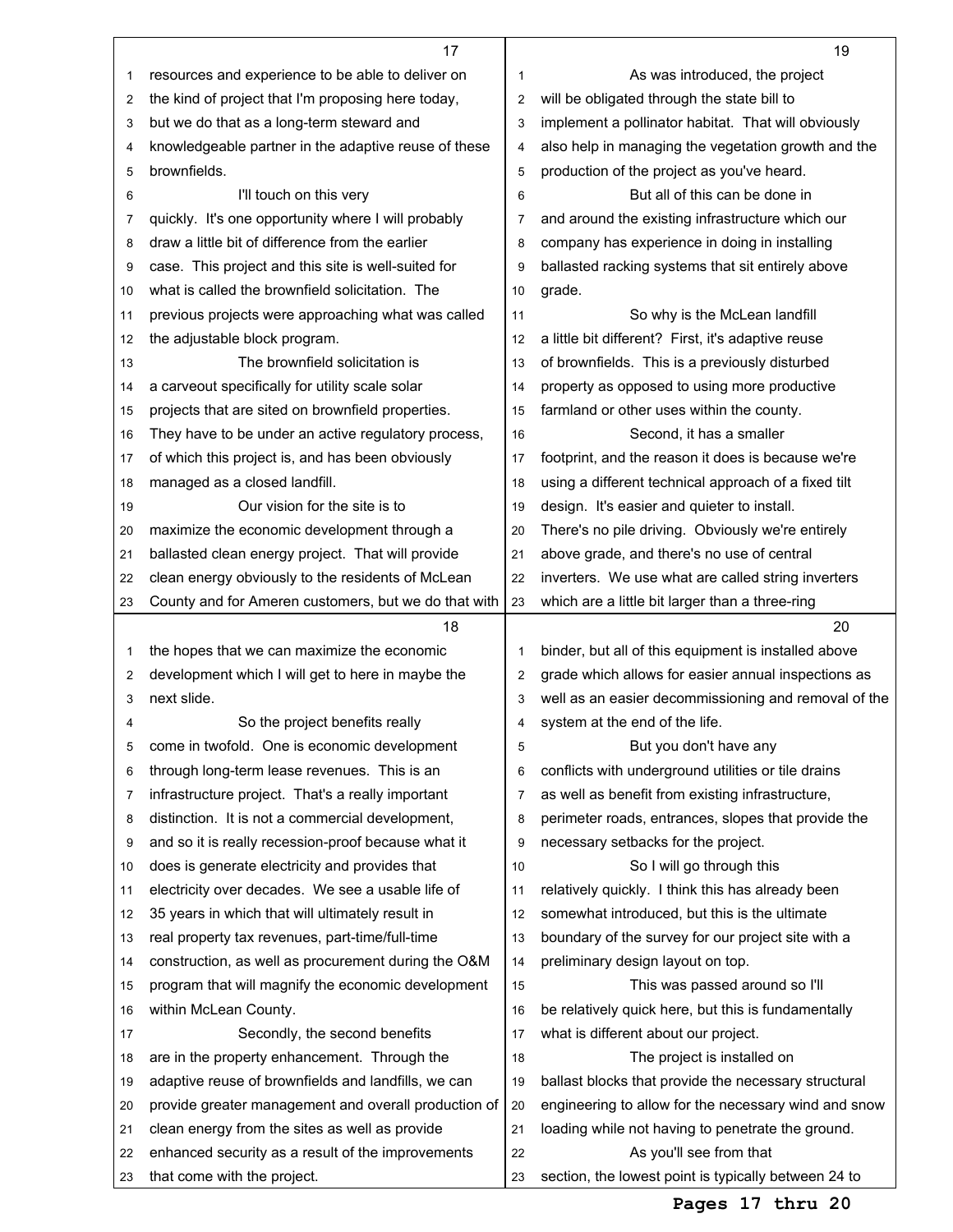|    | 21                                                   |                | 23                                                   |
|----|------------------------------------------------------|----------------|------------------------------------------------------|
| 1  | 36 inches off the ground, and the back side is about | 1              | Agriculture. It ultimately requires that the         |
| 2  | six and a half feet tall so it ultimately has a very | $\overline{2}$ | agreement and the surety, which can come in the form |
| 3  | low profile and again is a static system.            | 3              | of a bond which I will come back to in a minute, is  |
| 4  | The collection system is all                         | 4              | posted 45 days before construction starts.           |
| 5  | connected to the racking system and ultimately goes  | 5              | So it's just an important                            |
| 6  | through a series of raceways, again, all above       | 6              | milestone to understand as you put that in           |
| 7  | ground, and then collects in a raceway system back   | $\overline{7}$ | relationship to obviously conditions of approval     |
| 8  | to the high voltage gear that will step up and       | 8              | that the county may consider for its own             |
| 9  | connect to the distribution line that's along West   | 9              | decommissioning requirements that, one, it would be  |
| 10 | Oakland Avenue.                                      | 10             | done 45 days prior, so it will likely be done before |
| 11 | So I will move through these                         | 11             | the project is pulling the building permit.          |
| 12 | because in many ways the introduction already        | 12             | And secondly, there is a                             |
| 13 | accomplished this. You know, I think the summary of  | 13             | mechanism by which, through the agreement that the   |
| 14 | what I would provide to you is that this is          | 14             | surety would be posted through a bond.               |
| 15 | obviously an adaptive reuse of a previously          | 15             | So similar to the earlier                            |
| 16 | disturbed property that's going to provide clean     | 16             | applicant, I would ask that the County consider in   |
| 17 | energy to the residents of McLean and to Illinois.   | 17             | our application the opportunity to use a bond as the |
| 18 | We think this is a logical and beneficial reuse of a | 18             | necessary evidence that obviously can be             |
| 19 | property just like this.                             | 19             | demonstrated at the point of pulling the building    |
| 20 | I think of most importance,                          | 20             | permit to give you the necessary assurance that that |
| 21 | the project will require no extension of public      | 21             | surety has been put in place.                        |
| 22 | utilities. It's a way in which obviously it can      | 22             | So our recommendation is, you                        |
| 23 | result in real property tax revenues without taxing  | 23             | know, we are obviously still in the process of       |
|    | 22                                                   |                | 24                                                   |
| 1  | the roads and schools and other public               | 1              | refining the system size, but the decommissioning    |
| 2  | infrastructure the way that a commercial development | 2              | report will be done by a third-party engineer that   |
| 3  | would.                                               | 3              | does both a manpower analysis and cost for removal   |
| 4  | So project decommissioning,                          | 4              | of the system.                                       |
| 5  | very quickly, I will tell you that this site has     | 5              | TerraNavigator will be                               |
| 6  | three levels of regulation requiring the             | 6              | responsible for the cost for that report, and our    |
| 7  | decommissioning of the project. This was I think     | 7              | recommendation is that that is submitted with the    |
| 8  | part of our initial testimony that we share with our | 8              | building plan set for your review and approval.      |
| 9  | permit, but it's important to know that beyond other | 9              | In conjunction, that will also                       |
| 10 | applications that you're probably reviewing, we also | 10             | ensure that that report reflects the actual          |
| 11 | have to comply with the Illinois EPA. There are      | 11             | quantities and labor and materials associated with   |
| 12 | obviously post closing obligations for management    | 12             | the advance design set that we will be submitting    |
| 13 | and monitoring of the site which this project will   | 13             | for building plan review.                            |
| 14 | have to be compatibly designed and allow for, so in  | 14             | Lastly, it will include a                            |
| 15 | addition, that will obviously obligate us to         | 15             | summary of the materials that have recyclable value. |
| 16 | decommission the project after the life of the       | 16             | You know, there are extensive materials within these |
| 17 | system.                                              | 17             | projects that will have recyclable value -- steel,   |
| 18 | But secondly is the                                  | 18             | copper, aluminum, and the high voltage equipment     |
| 19 | Illinois -- let me just go back one real quick -- is | 19             | just to name a few.                                  |
| 20 | the State Bill 2591. It's an important one. It's     | 20             | Fire and safety, typically our                       |
| 21 | been covered briefly here, but it is an obligation   | 21             | best management practices is to engage, you know, in |
| 22 | for all projects that are on agricultural land to    | 22             | this case it would be Bloomington Fire Department as |
| 23 | sign an agreement with the Department of             | 23             | we meet what is called mechanical completion where   |

## **Pages 21 thru 24**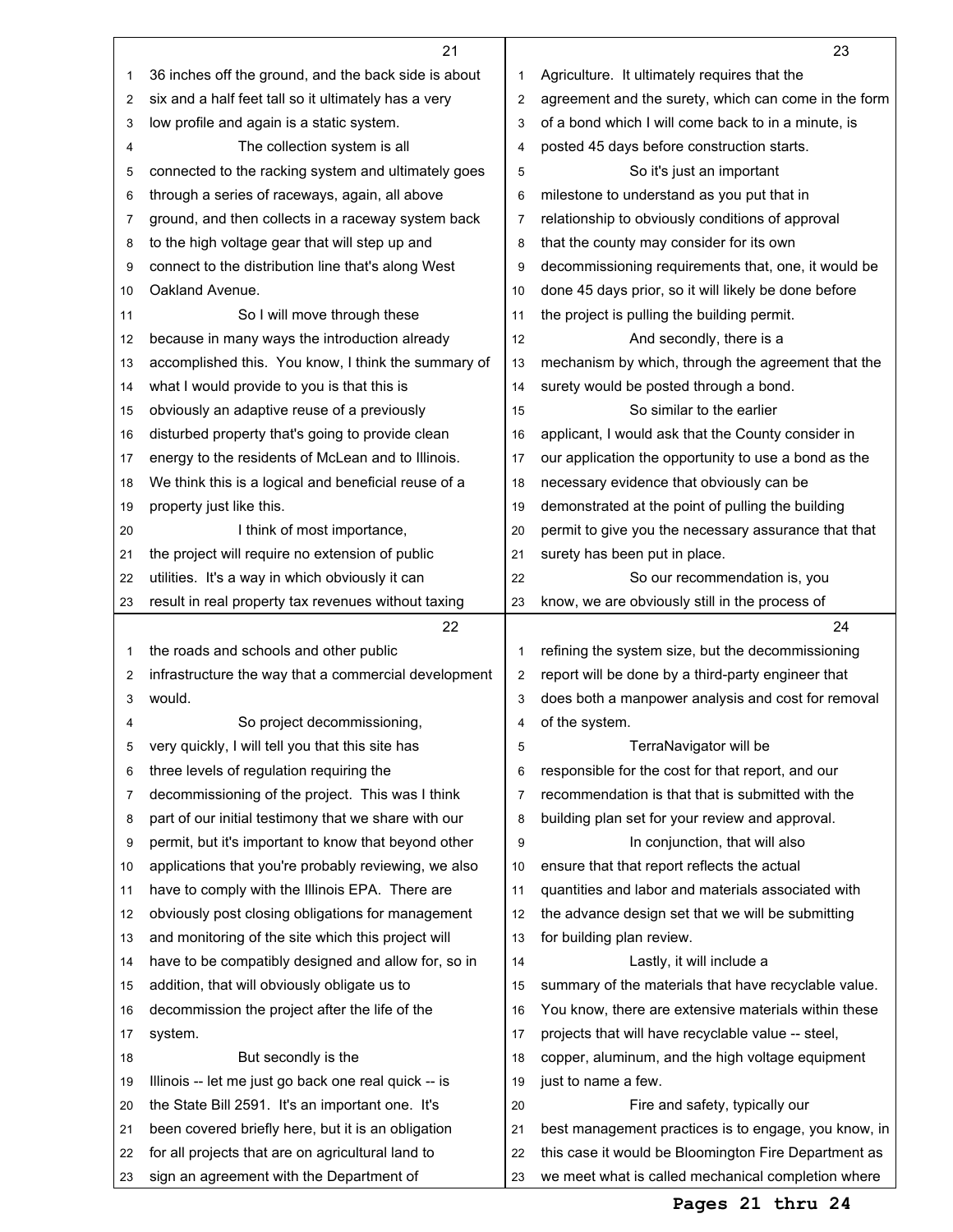|                | 25                                                   |                | 27                                                       |
|----------------|------------------------------------------------------|----------------|----------------------------------------------------------|
| 1              | the project is entirely installed but is not         | 1              | ACTING CHAIR ZIMMERMAN: Okay.                            |
| 2              | operational and at which point -- that's usually two | $\overline{2}$ | Affirm or swear in?                                      |
| 3              | to four weeks from the point where you will turn the | 3              | MR. NORD: Swear in.                                      |
| 4              | system on -- we will invite and have a detailed site | 4              | (Whereupon the witness was sworn                         |
| 5              | visit and review of not only the O&M documents but   | 5              | by Acting Chair Zimmerman)                               |
| 6              | also the system and the access for EMS to be able to | 6              | <b>ACTING CHAIR ZIMMERMAN: Please</b>                    |
| 7              | access the site as well.                             | $\overline{7}$ | proceed.                                                 |
| 8              | So this is just a good                               | 8              |                                                          |
| 9              | representation of the type of signage and the Knox   | 9              | NARRATIVE TESTIMONY                                      |
| 10             | Box that would ultimately be coordinated through the | 10             | BY PAUL NORD:                                            |
| 11             | building plan set in which the fire department will  | 11             | Okay. We took over the                                   |
| 12             | know and have access to the site at all times.       | 12             | landfill that the City of Bloomington had in 1964.       |
| 13             | And with that. I'd take                              | 13             | We took that over initially on a contract, and then      |
| 14             | questions if there's anything that might require any | 14             | we ended up buying that landfill.                        |
| 15             | further clarification.                               | 15             | That site of the landfill                                |
| 16             | ACTING CHAIR ZIMMERMAN: Any                          | 16             | where the city had was on ground that my                 |
| 17             | questions from the staff?                            | 17             | grandparents had originally, and it was then sold to     |
| 18             | MR. DICK: No.                                        | 18             | McGrath Sand and Gravel.                                 |
| 19             | <b>ACTING CHAIR ZIMMERMAN: Any</b>                   | 19             | We as a family live in that                              |
| 20             | questions from the board?                            | 20             | whole area out there. When my father who is a            |
| 21             | I have a question concerning                         | 21             | physician here decided he wanted to see that land        |
| 22             | the fence around it.                                 | 22             | made a little bit better and especially the landfill     |
| 23             | Is there a fence around the                          | 23             | regulations made better because there were rats and      |
|                | 26                                                   |                | 28                                                       |
| 1              | property right now?                                  | 1              | mice and all kinds of things going on at the             |
| $\overline{2}$ | MR. DICK: No, I do not believe so.                   | $\overline{2}$ | landfill that time.                                      |
| 3              | So both for the protection of our project finance as | 3              |                                                          |
|                |                                                      |                | We took it over and we ran it                            |
| 4              | well as the safety and requirements to meet National | 4              | until that landfill site was filled and closed at        |
| 5              | Electric Code, we will have to install a fence.      | 5              | the end of the 1990s.                                    |
| 6              | <b>ACTING CHAIR ZIMMERMAN: Would</b>                 | 6              | After that, we had closure on                            |
| 7              | there be any questions from anyone in the audience?  | 7              | that from the EPA. They gave us a final closure,         |
| 8              | Would anyone from the audience                       | 8              | which final closure said that we had to take care of     |
| 9              | like to submit testimony?                            | 9              | that landfill site for ten years, and then we could      |
| 10             | Yes, we have a hand. Please                          | 10             | walk away from it and do nothing else. We did not        |
| 11             | come forward and have a seat.                        | 11             | need to mow it. We did not need to take care of any      |
| 12             | On the lower right hand panel                        | 12             | type of drainage problems or anything. We could          |
| 13             | of that box, you'll see a little icon. If you touch  | 13             | just leave.                                              |
| 14             | that and then if you'd give your name and address,   | 14             | Well, we all live out around                             |
| 15             | please.                                              | 15             | the area, and we decided that we really needed to        |
| 16             | MR. NORD: My name is Paul Nord,                      | 16             | have something long term to keep the landfill site       |
| 17             | 2507 West Washington Street, Bloomington, Illinois.  | 17             | where we are and where they're talking about putting     |
| 18             | Our family started McLean                            | 18             | on the solar, to keep that such that any type of         |
| 19             | County Landfill in --                                | 19             | erosion and that was taken care of, any type of          |
| 20             | ACTING CHAIR ZIMMERMAN: Hold it.                     | 20             | breaching of the cap where you might get leachate        |
| 21             | You're about to give evidence. May I swear you in    | 21             | formation coming, which is when the garbage              |
| 22             | or affirm you, sir?<br>MR. NORD: Yes.                | 22             | decomposes, that those things would be taken care<br>of. |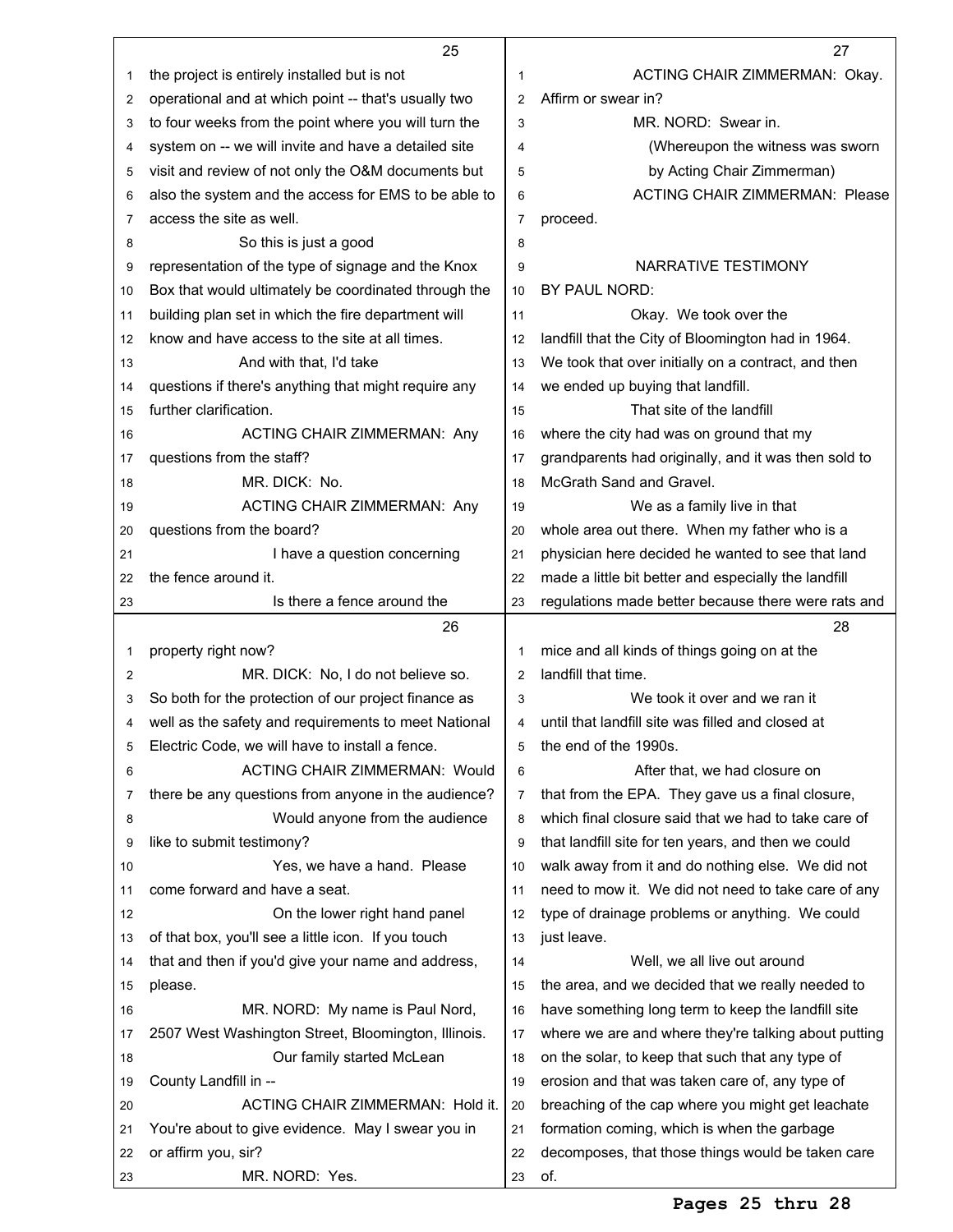|    | 29                                                                                |                | 31                                                                                                        |
|----|-----------------------------------------------------------------------------------|----------------|-----------------------------------------------------------------------------------------------------------|
| 1  | And we know that when there's                                                     | 1              | the property, we as a family have been taking care                                                        |
| 2  | landfills that they produce gas as things start to                                | 2              | of the mowing and taking care of all of the                                                               |
| 3  | rot and decompose. There's a gas collection system                                | 3              | maintenance of the property and plan to continue to                                                       |
| 4  | on top of the landfill at this point. It makes an                                 | 4              | do that.                                                                                                  |
| 5  | ideal site also though to have solar collection.                                  | 5              | MR. DICK: Thank you.                                                                                      |
| 6  | The amount of monies that are brought back into the                               | 6              | ACTING CHAIR ZIMMERMAN: Sir, what                                                                         |
| 7  | landfill are essentially minimal. It's somewhere                                  | 7              | do you do with the gas that comes off that? You                                                           |
| 8  | less than \$20,000 a year which is used mainly for                                | 8              | have gas collectors at the top.                                                                           |
| 9  | maintenance because there are no other you might say                              | 9              | MR. NORD: That gas collection goes                                                                        |
| 10 | expense things for the landfill because it does not                               | 10             | to a major facility here in town. It's methane gas,                                                       |
|    |                                                                                   | 11             |                                                                                                           |
| 11 | take garbage and doesn't do anything.                                             |                | and it's scrubbed, and then they use it.                                                                  |
| 12 | This is not including any of                                                      | 12             | ACTING CHAIR ZIMMERMAN: Any                                                                               |
| 13 | the ground where the present landfill is that is now                              | 13             | questions from the board at this point?                                                                   |
| 14 | closed to accepting garbage. They are not really                                  | 14             | MS. TAYLOR: Just a comment.                                                                               |
| 15 | closed as they're putting in a landfill gas                                       | 15             | It sounds like a really                                                                                   |
| 16 | collection system, so really, when they say a closed                              | 16             | interesting use of this kind of project to alternate                                                      |
| 17 | landfill, a lot of people think closed means you                                  | 17             | uses of land.                                                                                             |
| 18 | walk away from it, and that's not what it is.                                     | 18             | ACTING CHAIR ZIMMERMAN: Would                                                                             |
| 19 | In our case, we had to watch                                                      | 19             | there be any questions from the audience for                                                              |
| 20 | for ten years. They have to watch for 30 years, and                               | 20             | Mr. Nord here?                                                                                            |
| 21 | then they have some other things they have to follow                              | 21             | There being none, thank you                                                                               |
| 22 | up with after that.                                                               | 22             | very much. You'll have the right to make a closing                                                        |
| 23 | But we'd like to support this                                                     | 23             | statement here in a second, so if you'd just stay                                                         |
|    | 30                                                                                |                | 32                                                                                                        |
| 1  | in that this is something that's not going to impact                              | 1              | there.                                                                                                    |
| 2  | any of the farming community. It's not really going                               | $\overline{2}$ | Would anybody else in the                                                                                 |
| 3  | to affect any of the neighbors around, and that's                                 |                |                                                                                                           |
|    |                                                                                   | 3              | audience like to provide testimony in the case?                                                           |
| 4  | basically what our feelings are on that.                                          | 4              | There being none, shall we                                                                                |
| 5  | <b>ACTING CHAIR ZIMMERMAN: Would</b>                                              | 5              | hear closing statements?                                                                                  |
| 6  | there be any questions from staff?                                                | 6              | Mr. Nord, please.                                                                                         |
| 7  | MR. DICK: Mr. Nord, are you still                                                 | 7              | MR. NORD: Only closing statement                                                                          |
| 8  | a part owner of this property?                                                    | 8              | is that this is one solar site that is not going to                                                       |
| 9  |                                                                                   | 9              |                                                                                                           |
| 10 | MR. NORD: This property is owned<br>by McLean County landfill of which we are the | 10             | affect any farm property. It can only enhance the<br>community, and the fact that it is up high above the |
| 11 |                                                                                   | 11             |                                                                                                           |
|    | remaining part of the property. Our mom and dad                                   |                | other surrounding ground should make things such as                                                       |
| 12 | were president, vice president, treasurer and                                     | 12             | reflection almost be a nil factor.                                                                        |
| 13 | secretary.                                                                        | 13             | ACTING CHAIR ZIMMERMAN: Thank you                                                                         |
| 14 | Because of legal liability                                                        | 14             | very much. Appreciate that.                                                                               |
| 15 | factors, we did not have anybody else listed as                                   | 15             | Mr. Dick, the other Mr. Dick,                                                                             |
| 16 | president, vice president or anything like that.                                  | 16             | would you like to make a closing statement?                                                               |
| 17 | However, we have continued to take care of the                                    | 17             | MR. DICK: No. I think I've                                                                                |
| 18 | property as we tried to at one time get the City of                               | 18             | covered most of what I wanted to cover tonight, so                                                        |
| 19 | Bloomington to take it over, and they thought they'd                              | 19             | unless there's any other questions, I do not.                                                             |
| 20 | put ballparks and that, but then when they saw the                                | 20             | ACTING CHAIR ZIMMERMAN: Thank you                                                                         |
| 21 | future liability of it, they decided maybe they                                   | 21             | very much.                                                                                                |
| 22 | didn't want it.<br>So instead of us abandoning                                    | 22             | This concludes this part of<br>the hearing.                                                               |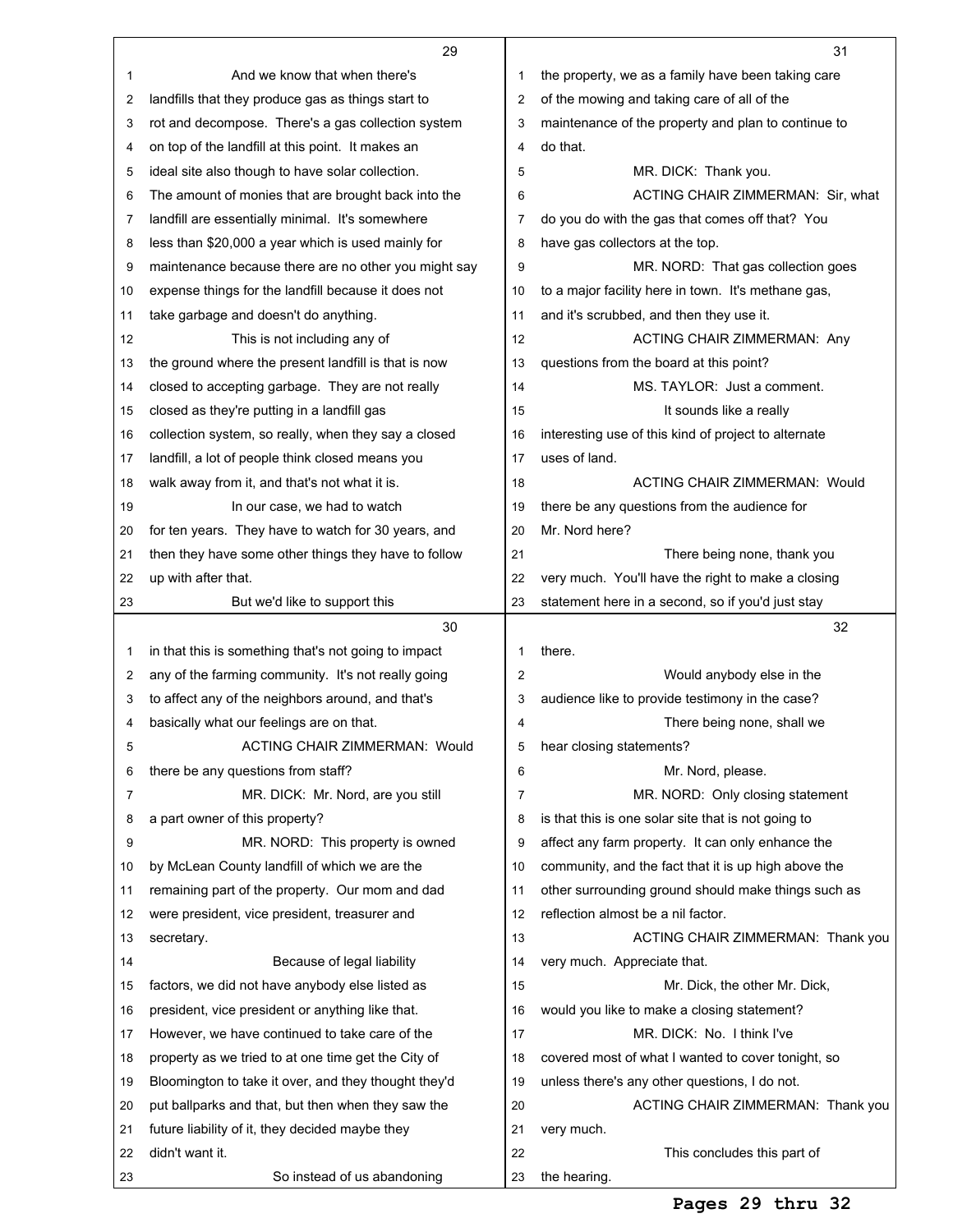|    | 33                                                   |                | 35                                                   |
|----|------------------------------------------------------|----------------|------------------------------------------------------|
| 1  | So now we will discuss the                           | 1              | ACTING CHAIR ZIMMERMAN: It's been                    |
| 2  | case based on the standards.                         | 2              | moved by Kuritz and seconded by Bangert that we      |
| 3  | So does anyone from the board                        | 3              | accept Case Number SU--18-22 with the stipulations.  |
| 4  | have any questions or statements?                    | 4              | Mr. Dick, would you please                           |
| 5  | MR. KURITZ: I think I actually                       | 5              | take a roll call vote?                               |
| 6  | like this a little better than the ones that keep    | 6              | MR. DICK: Bangert?                                   |
| 7  | taking crop production out. Even though it's going   | $\overline{7}$ | MR. BANGERT: Yes.                                    |
| 8  | to enhance the soil over the years, this one takes   | 8              | MR. DICK: Kuritz?                                    |
| 9  | some property that was pretty much useless and puts  | 9              | MR. KURITZ: Yes.                                     |
| 10 | it back into productive use.                         | 10             | MR. DICK: Zimmerman?                                 |
| 11 | ACTING CHAIR ZIMMERMAN: All right.                   | 11             | ACTING CHAIR ZIMMERMAN: Yes.                         |
| 12 | Shall we go over the standards?                      | 12             | MR. DICK: Carlton?                                   |
| 13 | So Standard No. 1, detrimental                       | 13             | MS. CARLTON: Yes.                                    |
| 14 | to the health, safety, morals, comfort.              | 14             | MR. DICK: Taylor?                                    |
| 15 | It seems like it's taking what                       | 15             | MS. TAYLOR: Yes.                                     |
| 16 | would be at least perceived as a potential hazardous | 16             | ACTING CHAIR ZIMMERMAN: A                            |
| 17 | area and turning it into something that would create | 17             | unanimous vote for this.                             |
| 18 | energy.                                              | 18             | We'll have Mr. Dick give you                         |
| 19 | No. 2. It will not be                                | 19             | the next steps in your process.                      |
| 20 | injurious to the health, use, enjoyment of the       | 20             | MR. DICK: It goes to the County                      |
| 21 | property.                                            | 21             | Board for a final decision on the third Tuesday of   |
| 22 | MR. KURITZ: I agree with staff's                     | 22             | the month at 9 o'clock in the morning, and it will   |
| 23 | conclusion.                                          | 23             | be on the consent agenda unless one of the County    |
|    | 34                                                   |                | 36                                                   |
| 1  | ACTING CHAIR ZIMMERMAN: No. 3.                       | 1              | Board members chooses to take it off. Then it would  |
| 2  | The orderly development.                             | 2              | be voted on separately, but otherwise, the final     |
| 3  | I think we agree with staff's                        | 3              | decision will take place on that date.               |
| 4  | conclusion.                                          | 4              | You can attend. You wouldn't                         |
| 5  | No. 4. The utilities. That                           | 5              | be allowed to stay anything if you did attend. If    |
| 6  | standard has been met as well.                       | 6              | you want to call in at noon or so after the meeting, |
| 7  | No. 5. Provide ingress and                           | 7              | you can find out what happened.                      |
| 8  | egress. It's right on Oakland Avenue there.          | 8              | Thank you.                                           |
| 9  | MR. KURITZ: It's met.                                | 9              | ACTING CHAIR ZIMMERMAN: Thank you                    |
| 10 | <b>ACTING CHAIR ZIMMERMAN: Met.</b>                  | 10             | very much.                                           |
| 11 | And No. 6. It will be in                             | 11             | Is there any further business                        |
| 12 | conformance with the intent of the district.         | 12             | before the board this evening?                       |
| 13 | Well, there's really no intent                       | 13             | There being none, I call this                        |
| 14 | of the district, but this is probably making a       | 14             | meeting to a close.                                  |
| 15 | better use out of the land than it has been, so it's | 15             | (Whereupon the foregoing                             |
| 16 | a real opportunity there.                            | 16             | proceedings adjourned at 8:20                        |
| 17 | And No. 7?                                           | 17             | $p.m.$ )                                             |
| 18 | So at this point, I would                            | 18             |                                                      |
| 19 |                                                      |                |                                                      |
|    | entertain more discussion or a motion.               | 19             |                                                      |
| 20 | MR. KURITZ: I move to recommend                      | 20             |                                                      |
| 21 | approval of SU-18-22 with the stipulations presented | 21             |                                                      |
| 22 | by staff.                                            | 22             |                                                      |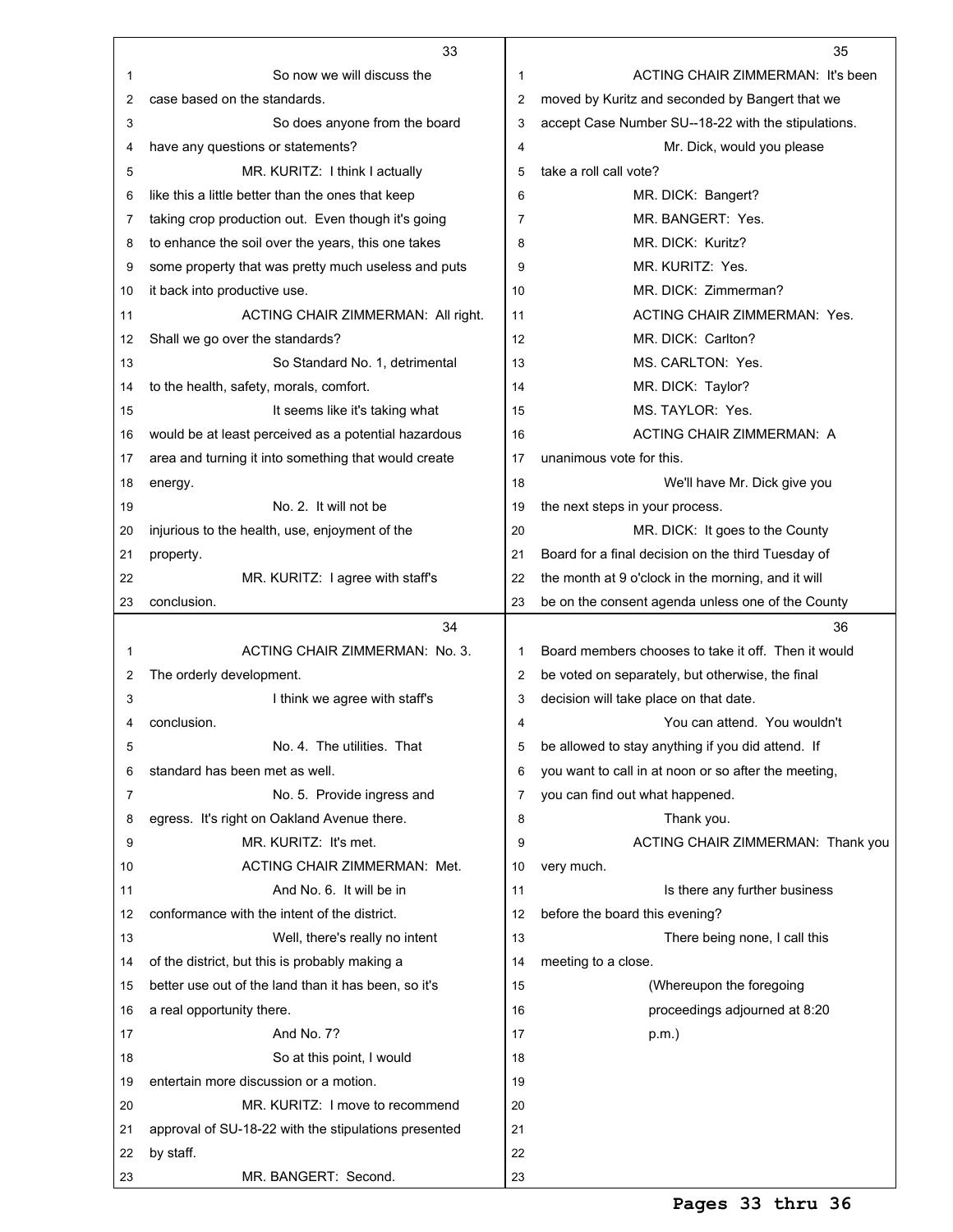|                | 37                                                   |
|----------------|------------------------------------------------------|
| 1              | STATE OF ILLINOIS)                                   |
|                | )SS.                                                 |
| $\overline{2}$ | <b>COUNTY OF SANGAMON)</b>                           |
|                |                                                      |
| 3              |                                                      |
| 4              | <b>CERTIFICATE</b>                                   |
| 5              | I, Laurel A. Patkes, Certified Shorthand             |
| 6              | Reporter in and for said County and State, do hereby |
| $\overline{7}$ | certify that I reported in shorthand the foregoing   |
| 8              | proceedings and that the foregoing is a true and     |
| 9              | correct transcript of my shorthand notes so taken as |
| 10             | aforesaid.                                           |
| 11             | I further certify that I am in no way                |
| 12             | associated with or related to any of the parties or  |
| 13             | attorneys involved herein, nor am I financially      |
| 14             | interested in this action.                           |
| 15             | Dated October 5, 2018.                               |
| 16             |                                                      |
| 17             | <b>Laurel A. Patkes</b>                              |
|                | <b>Certified Shorthand Reporter</b>                  |
| 18             |                                                      |
| 19             |                                                      |
| 20             |                                                      |
| 21             |                                                      |
| 22             |                                                      |
| 23             |                                                      |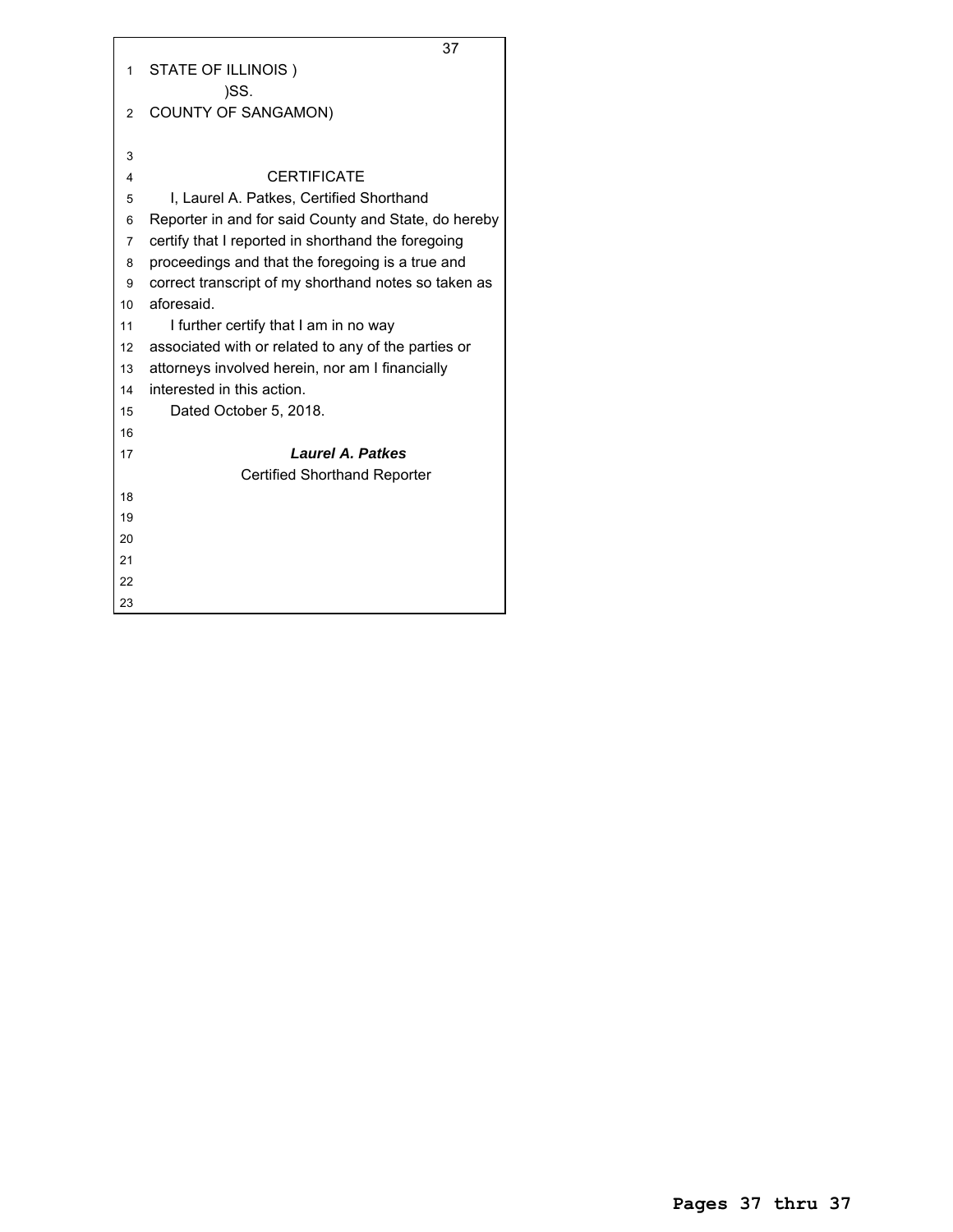| \$                                | 7                              | adjustable [1] -                                       | appreciate [1] -                              | <b>block</b> $[1] - 17:12$                          |
|-----------------------------------|--------------------------------|--------------------------------------------------------|-----------------------------------------------|-----------------------------------------------------|
|                                   |                                | 17:12                                                  | 32:14                                         | <b>blocks</b> $[2] - 8:14$ ,                        |
|                                   |                                | administrator [1] -                                    | approach [1] - 19:18                          | 20:19                                               |
| \$20,000 [1] - 29:8               | <b>7</b> $[3] - 12:12, 14:9,$  | 15:17                                                  | approaching [1] -                             | Bloomington [8] -                                   |
| \$25,000 [1] - 13:22              | 34:17                          | <b>advance</b> $[2] - 16:8$ ,                          | 17:11                                         | 5:9, 11:7, 11:22,                                   |
| \$250,000 [1] - 13:22             | $74/55$ [1] - 6:7              | 24:12                                                  | <b>approval</b> $[3] - 23:7$ ,                | 12:21, 24:22, 26:17,                                |
|                                   |                                | aerial [2] - 5:3, 6:9                                  | 24:8, 34:21                                   | 27:12, 30:19                                        |
| 1                                 | 8                              | affect [2] - 30:3, 32:9                                | approved [1] - 11:12                          | <b>blow</b> $[1] - 5:10$                            |
|                                   |                                | <b>affirm</b> $[3] - 15:6$ ,                           | <b>Area</b> $[1] - 9:8$                       | <b>blow-up</b> $[1] - 5:10$                         |
| $1$ [3] - 7:8, 12:20,             | $8$ [1] - 14:19                | 26:22, 27:2                                            | area [6] - 7:20, 7:21,                        | <b>bond</b> $[4] - 14:4$ , 23:3,                    |
| 33:13                             | 888 [1] - 15:13                | <b>affirmed</b> $[2] - 15:5$ ,                         | 10:4, 27:20, 28:15,                           | 23:14, 23:17                                        |
| 1,700 $[2] - 7:12$ , 11:6         | $8:20$ [1] - 36:16             | 15:8                                                   | 33:17                                         | <b>boundary</b> $[1] - 20:13$                       |
| 10-megawatt [1] -                 |                                | Agency [3] - 9:22,                                     | areas $[1] - 12:11$                           | <b>Box</b> $[1] - 25:10$                            |
| 8:7                               | 9                              | 11:13, 13:2                                            | arrays [1] - 10:16                            | <b>box</b> [1] - 26:13                              |
| 18-22 [1] - $35:3$                |                                | agenda [1] - 35:23                                     | <b>Article</b> [1] - 14:22                    | <b>breaching</b> $[1] - 28:20$                      |
| 19 $[1] - 7:18$                   |                                | agree [2] - 33:22,                                     | Assessment [1] -                              | <b>brief</b> $[1] - 16:1$                           |
| 1964 [1] - 27:12                  | $9$ [1] - 35:22                | 34:3                                                   | 6:19                                          | <b>briefly</b> $[1] - 22:21$                        |
| 1990 s [1] - 28:5                 | 92037 [1] - 15:14              | Agreement $[3]$ -                                      | associated $[1]$ -                            | <b>brought</b> $[1] - 29:6$                         |
|                                   |                                | 9:13, 14:10, 14:16                                     | 24:11                                         | brownfield [3] -                                    |
| $\mathbf{2}$                      | A                              | agreement $[5]$ -                                      | <b>assurance</b> $[2] - 9:15$ ,               | 17:10, 17:13, 17:15                                 |
|                                   |                                | 14:14, 14:18, 22:23,                                   | 23:20                                         | brownfields $[4]$ -                                 |
|                                   | abandoning $[1]$ -             | 23:2, 23:13                                            | <b>attend</b> $[2] - 36:4,$                   | 16:12, 17:5, 18:19,                                 |
| $2$ [3] - 9:23, 12:23,            | 30:23                          | agrees [1] - 14:4                                      | 36:5                                          | 19:13                                               |
| 33:19                             | able [2] - 17:1, 25:6          | agricultural [1] -                                     | audience [4] - 26:7,                          | <b>Building</b> $[2] - 9:19$ ,                      |
| $20$ [1] - 16:13                  | $accept [2] - 14:4,$           | 22:22                                                  | 26:8, 31:19, 32:3                             | 13:12                                               |
| <b>24</b> [1] - $20:23$           | 35:3                           | Agricultural [3] -                                     | Avenue [8] - 5:9,                             | <b>building</b> $[5] - 23:11$ ,                     |
| $2507$ [1] - $26:17$              | acceptable $[1]$ - 9:15        | 9:13, 14:10, 14:15                                     | 5:12, 5:16, 7:13, 7:17,                       | 23:19, 24:8, 24:13,                                 |
| 2591 [1] - 22:20                  | accepting [1] - 29:14          | Agriculture [5] -<br>7:10, 7:18, 9:14,                 | 11:7, 21:10, 34:8                             | 25:11                                               |
|                                   | access [5] - 8:21,             | 14:12, 23:1                                            | B                                             | <b>business</b> $[1] - 36:11$<br>buying [1] - 27:14 |
| 3                                 | 11:2, 25:6, 25:7,              | agriculture $[1] - 12:9$                               |                                               | BY [2] - 15:22, 27:10                               |
|                                   |                                |                                                        |                                               |                                                     |
|                                   | 25:12                          |                                                        |                                               |                                                     |
| $3$ [3] - 10:18, 13:4,            | accomplished [1] -             | <b>allow</b> $[2] - 20:20$ ,                           | <b>ballast</b> $[3] - 7:5$ ,                  | <b>bypass</b> $[1] - 5:8$                           |
| 34:1                              | 21:13                          | 22:14<br><b>allowed</b> $[1] - 36:5$                   | 8:14, 20:19                                   |                                                     |
| 30 $[1] - 29:20$                  | accordance [3] -               |                                                        | <b>ballasted</b> $[3] - 8:12$ ,               | C                                                   |
| 35 $[1] - 18:12$                  | 8:14, 8:18, 10:12              | allows [1] - 20:2<br><b>almost</b> $[1] - 32:12$       | 17:21, 19:9                                   |                                                     |
| 350-43.00(3[1]-                   | <b>according</b> $[1] - 8:16$  |                                                        | <b>ballparks</b> $[1] - 30:20$                | California [1] - 15:14                              |
| 14:22                             | acres $[1] - 7:12$             | alternate [1] - 31:16<br><b>aluminum</b> $[1] - 24:18$ | <b>BANGERT</b> [2] -                          | cap [6] - 7:5, 7:14,                                |
| 36 $[1] - 21:1$                   | <b>Acting</b> $[1] - 27:5$     | Ameren [1] - 17:23                                     | 34:23, 35:7                                   | 7:16, 8:15, 8:23,                                   |
|                                   | <b>ACTING</b> [23] - 15:2,     | <b>amount</b> $[2] - 13:21$ ,                          | <b>Bangert</b> $[2] - 35:2$ ,                 | 28:20                                               |
| 4                                 | 15:9, 15:15, 15:19,            | 29:6                                                   | 35:6                                          | capacity $[1] - 8:15$                               |
|                                   | 25:16, 25:19, 26:6,            | <b>analysis</b> $[2] - 8:1$ ,                          | <b>based</b> $[1] - 33:2$                     | care $[7] - 28:8$ ,                                 |
|                                   | 26:20, 27:1, 27:6,             | 24:3                                                   | <b>bearing</b> $[1] - 8:14$                   | 28:11, 28:19, 28:22,                                |
| $4$ [3] - 11:2, 13:6,             | 30:5, 31:6, 31:12,             | <b>annual</b> $[1] - 20:2$                             | <b>becoming</b> $[1] - 16:4$                  | 30:17, 31:1, 31:2                                   |
| 34:5                              | 31:18, 32:13, 32:20,           | anti [3] - 9:3, 10:17,                                 | <b>beneficial</b> $[1] - 21:18$               | <b>carlton</b> $[1] - 35:12$                        |
| 45 $[2] - 23:4, 23:10$            | 33:11, 34:1, 34:10,            | 13:5                                                   | <b>benefit</b> $[1] - 20:7$                   | <b>CARLTON</b> $[1]$ -                              |
|                                   | 35:1, 35:11, 35:16,            | anti-reflective [3] -                                  | <b>benefits</b> $[2] - 18:4$ ,                | 35:13                                               |
| 5                                 | 36:9                           | 9:3, 10:17, 13:5                                       | 18:17                                         | carveout [1] - 17:14                                |
|                                   | active [1] - 17:16             | applicable [1] -                                       | <b>best</b> $[1] - 24:21$                     | <b>Case</b> $[1] - 35:3$                            |
| $\frac{5}{3}$ [3] - 11:16, 13:10, | actual $[1] - 24:10$           | 12:13                                                  | <b>better</b> $[5] - 16:19$ ,                 | case $[5] - 17:9$ ,                                 |
| 34:7                              | <b>adaptive</b> $[4] - 17:4,$  | <b>applicant</b> $[13] - 5:1$ ,                        | 27:22, 27:23, 33:6,                           | 24:22, 29:19, 32:3,                                 |
| 50 $[1] - 16:21$                  | 18:19, 19:12, 21:15            | 7:2, 8:6, 9:4, 9:18,                                   | 34:15                                         | 33:2                                                |
|                                   | <b>addition</b> $[1] - 22:15$  | 9:21, 11:10, 11:14,                                    | <b>between</b> $[1] - 20:23$                  | cases [1] - 16:4                                    |
| 6                                 | <b>address</b> $[3] - 15:10$ , | 11:21, 12:23, 13:11,                                   | <b>beyond</b> $[1] - 22:9$                    | <b>cash</b> [1] - 14:3                              |
|                                   | 15:13, 26:14                   | 15:4, 23:16                                            | <b>bill</b> $[1]$ - 19:2                      | central [1] - 19:21                                 |
|                                   | <b>adequate</b> $[2] - 11:2$ , | application [6] -                                      | <b>Bill</b> $[1]$ - 22:20                     | <b>certified</b> $[1] - 13:17$                      |
| 6 $[3] - 12:1, 13:14,$<br>34:11   | 11:16                          | 6:10, 8:11, 8:16,                                      | <b>billions</b> $[1] - 16:23$                 | <b>certify</b> $[1] - 14:13$                        |
|                                   | adjacent [1] - 10:8            | 12:17, 14:21, 23:17                                    | <b>binder</b> $[1] - 20:1$                    | <b>CHAIR</b> [23] - 15:2,                           |
|                                   | adjourned [1] -<br>36:16       | applications $[1]$ -<br>22:10                          | <b>bit</b> [4] - 17:8, 19:12,<br>19:23, 27:22 | 15:9, 15:15, 15:19,<br>25:16, 25:19, 26:6,          |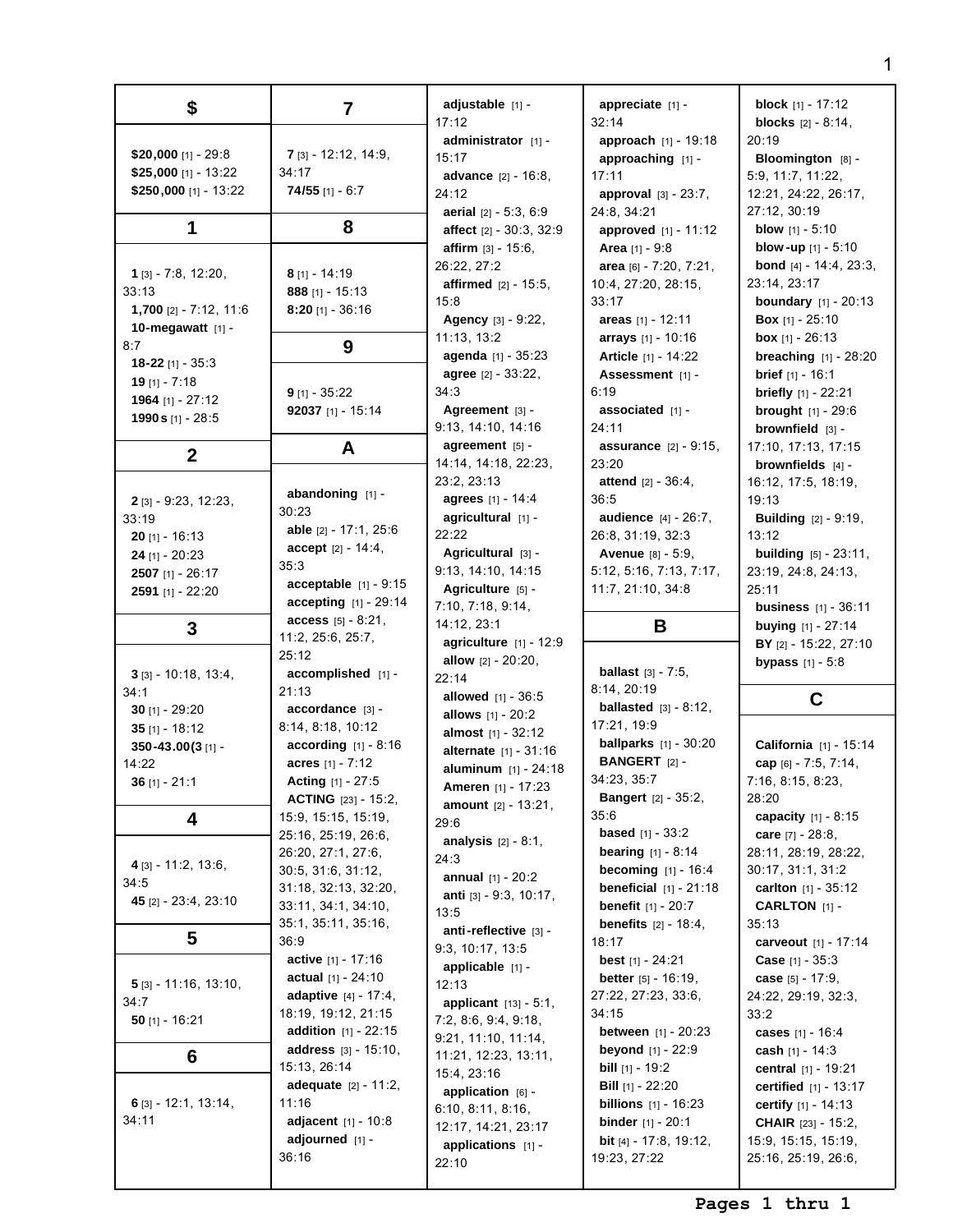| 26:20, 27:1, 27:6,              | complete [1] - 13:1             | 17:23, 18:16, 23:16,            | develop $[1] - 11:11$                             | economy $[1] - 16:6$            |
|---------------------------------|---------------------------------|---------------------------------|---------------------------------------------------|---------------------------------|
| 30:5, 31:6, 31:12,              | $completion$ [3] -              | 26:19, 30:10, 35:20,            | development [11] -                                | egress $[2] - 11:17$ ,          |
| 31:18, 32:13, 32:20,            | 9:20, 13:13, 24:23              | 35:23                           | 10:19, 11:9, 15:13,                               | 34:8                            |
| 33:11, 34:1, 34:10,             | compliance $[1]$ -              | couple [1] - 16:9               | 16:22, 17:20, 18:2,                               | <b>Electric</b> $[1] - 26:5$    |
| 35:1, 35:11, 35:16,             | 12:19                           | cover $[1] - 32:18$             | 18:5, 18:8, 18:15,                                | electricity $[2]$ -             |
| 36:9                            | comply $[2] - 14:14$ ,          | <b>covered</b> $[3] - 16:3$ ,   | 22:2, 34:2                                        | 18:10, 18:11                    |
| <b>Chair</b> [1] - 27:5         | 22:11                           | 22:21, 32:18                    | Development [1] -                                 | elevation $[1] - 6:3$           |
| chooses $[1] - 36:1$            | concerning [1] -                | create $[1] - 33:17$            | 14:19                                             | emergence [1] - 16:6            |
| <b>Christian</b> $[2] - 15:7$ , | 25:21                           | credit $[1] - 14:2$             | Dick $[8] - 15:3, 15:7,$                          | <b>EMS</b> $[1]$ - 25:6         |
| 15:11                           | <b>concludes</b> $[2] - 15:1$ , | crop [7] - 6:20, 7:20,          | 15:12, 15:16, 32:15,                              |                                 |
| CHRISTIAN [1] -                 | 32:22                           | 7:21, 7:23, 10:5,               | 35:4, 35:18                                       | encourages [2] -<br>10:14, 13:7 |
| 15:22                           | conclusion [3] -                | 10:22, 33:7                     | <b>DICK</b> [15] - 15:6,                          | end [3] - 10:9, 20:4,           |
| City $[4] - 11:22$ ,            | 12:16, 33:23, 34:4              | customers [1] -                 | 15:11, 15:18, 15:22,                              | 28:5                            |
| 12:21, 27:12, 30:18             | <b>condition</b> $[1] - 13:14$  | 17:23                           | 25:18, 26:2, 30:7,                                |                                 |
| city $[2] - 7:17, 27:16$        | conditions $[1] - 23:7$         |                                 | 31:5, 32:17, 35:6,                                | endanger $[1] - 8:4$            |
| city-maintained [1] -           | <b>conflicts</b> $[1] - 20:6$   | D                               | 35:8, 35:10, 35:12,                               | endangered $[1] - 9:7$          |
| 7:17                            | conformance [2] -               |                                 | 35:14, 35:20                                      | ended [1] - 27:14               |
| clarification $[1]$ -           |                                 |                                 | difference [1] - 17:8                             | energy $[6] - 16:6$ ,           |
| 25:15                           | 12:3, 34:12                     | dad $[1] - 30:11$               | different $[3] - 19:12$ ,                         | 17:21, 17:22, 18:21,            |
|                                 | conforms [1] - 12:13            | damage $[1] - 8:23$             | 19:18, 20:17                                      | 21:17, 33:18                    |
| clean $[4] - 17:21$ ,           | congestion [1] -                | <b>date</b> $[1] - 36:3$        | <b>diminish</b> $[1] - 10:3$                      | engage [1] - 24:21              |
| 17:22, 18:21, 21:16             | 11:18                           | days [2] - 23:4, 23:10          |                                                   | engineer [4] - 11:22,           |
| clients $[1] - 16:17$           | conjunction [1] -               | decades [1] - 18:11             | director $[1] - 15:12$<br>discretion $[1] - 14:4$ | 13:17, 13:22, 24:2              |
| close [1] - 36:14               | 24:9                            | decided $[3] - 27:21$ ,         |                                                   | engineering $[1]$ -             |
| closed $[9] - 5:18$ ,           | connect [1] - 21:9              | 28:15, 30:21                    | <b>discuss</b> $[1] - 33:1$                       | 20:20                           |
| 6:1, 10:8, 17:18, 28:4,         | <b>connected</b> $[1] - 21:5$   | <b>decision</b> $[2] - 35:21$ , | discussion [1] -                                  | enhance $[2] - 32:9$ ,          |
| 29:14, 29:15, 29:16,            | consent $[1] - 35:23$           | 36:3                            | 34:19                                             | 33:8                            |
| 29:17                           | <b>Conservation</b> $[2]$ -     | decommission [1] -              | distance [1] - 11:20                              | enhanced $[1] - 18:22$          |
| closing $[5] - 22:12$ ,         | 10:15, 13:8                     | 22:16                           | distinction $[1]$ - 18:8                          | enhancement [1] -               |
| 31:22, 32:5, 32:7,              | <b>consider</b> $[2] - 23:8$ ,  | decommissioning                 | distributed $[1] - 6:12$                          | 18:18                           |
| 32:16                           | 23:16                           | $[11] - 7:2, 9:12, 13:18,$      | distribution $[1]$ -                              | enjoyment $[2] - 10:1$ ,        |
| closure $[4] - 11:12$ ,         | construct $[1] - 14:13$         | 13:20, 13:21, 14:5,             | 21:9                                              | 33:20                           |
| 28:6, 28:7, 28:8                | construction $[4]$ -            | 20:3, 22:4, 22:7, 23:9,         | District [5] - 7:10,                              | <b>ensure</b> $[3] - 8:21$ ,    |
| <b>coating</b> $[3] - 9:3$ ,    | 12:22, 13:2, 18:14,             | 24:1                            | 7:19, 10:15, 11:8,                                | 8:22, 24:10                     |
| 10:17, 13:5                     | 23:4                            | decompose [1] -                 | 13:8                                              | <b>entertain</b> $[1] - 34:19$  |
| <b>Code</b> [1] - 26:5          | consultation $[1]$ -            | 29:3                            | district $[5] - 10:21$ ,                          | entirely [3] - 19:9,            |
| collection $[8] - 8:18$ ,       | 13:1                            | decomposes [1] -                | 12:3, 12:14, 34:12,                               | 19:20, 25:1                     |
| 8:21, 10:13, 21:4,              | contact [1] - 9:17              | 28:22                           | 34:14                                             | entities $[1] - 16:16$          |
| 29:3, 29:5, 29:16,              | Contact [1] - 13:10             | dedicated $[1] - 9:9$           | disturbed $[2]$ -                                 | <b>entrance</b> $[3] - 11:21$ , |
| 31:9                            | <b>contain</b> $[2] - 8:12$ ,   | deliver [1] - 17:1              | 19:13, 21:16                                      | 11:23, 12:20                    |
| collectors $[1] - 31:8$         | 8:13                            | demonstrated [1] -              | documents $[2]$ -                                 | entrances $[1] - 20:8$          |
| collects $[1] - 21:7$           | contained [1] - 14:18           | 23:19                           | 14:20, 25:5                                       | environmental [1] -             |
| combine [1] - 16:21             | <b>continue</b> $[3] - 10:7$ ,  | Department [9] -                | down $[2] - 5:20, 6:5$                            | 16:14                           |
| comfort [2] - 8:5,              | 11:1, 31:3                      | 6:15, 9:5, 9:14, 9:19,          | drainage $[4] - 7:15$ ,                           | <b>Environmental</b> $[1]$ -    |
| 33:14                           | continued [1] - 30:17           | 11:15, 13:12, 14:11,            | 11:3, 11:9, 28:12                                 | 11:13                           |
| coming [1] - 28:21              | <b>contract</b> $[1] - 27:13$   | 22:23, 24:22                    | drains $[1] - 20:6$                               | EPA [2] - 22:11, 28:7           |
| <b>comment</b> $[1] - 31:14$    | coordinated $[1]$ -             | department $[2]$ -              | draw $[1] - 17:8$                                 | equipment $[2] - 20:1$ ,        |
| commercial [3] -                | 25:10                           | 6:17, 25:11                     | driveway $[1] - 5:13$                             | 24:18                           |
| 12:10, 18:8, 22:2               | copper [1] - 24:18              | design $[3] - 19:19$ ,          | driving $[1] - 19:20$                             | erosion [1] - 28:19             |
| communication $[7]$ -           | corporations $[1]$ -            | 20:14, 24:12                    |                                                   | <b>escrow</b> $[1] - 14:3$      |
| 6:14, 6:16, 6:18, 6:21,         | 16:15                           | designed $[6] - 8:17$ ,         | Е                                                 | especially $[1] - 27:22$        |
| 7:1, 9:5, 11:22                 | cost $[6] - 5:2, 13:16,$        | 9:3, 10:11, 10:17,              |                                                   | essentially $[1]$ - 29:7        |
| community $[2]$ -               | 13:21, 14:5, 24:3,              | 11:18, 22:14                    | easier $[3] - 19:19$ ,                            | establish $[1] - 8:7$           |
| 30:2, 32:10                     | 24:6                            | <b>desirable</b> $[3] - 10:7$ , | 20:2, 20:3                                        | establishing [1] -              |
| company [6] - 13:15,            | costs $[1] - 13:18$             | 11:1, 12:11                     | east $[3] - 5:14, 6:8,$                           | 14:17                           |
| 13:19, 14:9, 14:11,             | county [5] - 8:9,               | <b>detailed</b> $[1] - 25:4$    | 7:21                                              | establishment [2] -             |
| 16:13, 19:8                     | 9:15, 15:17, 19:15,             | determined [1] -                | <b>EcoCat</b> $[1] - 9:5$                         | 12:1, 12:7                      |
| compatible [2] -                | 23:8                            | 13:21                           | economic $[4]$ -                                  | <b>estimate</b> $[2] - 13:18$ , |
| 11:11, 12:8                     | County [14] - 10:15,            | detrimental $[2] - 8:4$ ,       | 17:20, 18:1, 18:5,                                | 14:6                            |
| compatibly [1] -                | 11:14, 13:8, 13:15,             | 33:13                           |                                                   | <b>estimated</b> $[1] - 13:20$  |
| 22:14                           | 14:3, 14:13, 14:16,             |                                 | 18:15                                             | Evaluation $111 - 6:19$         |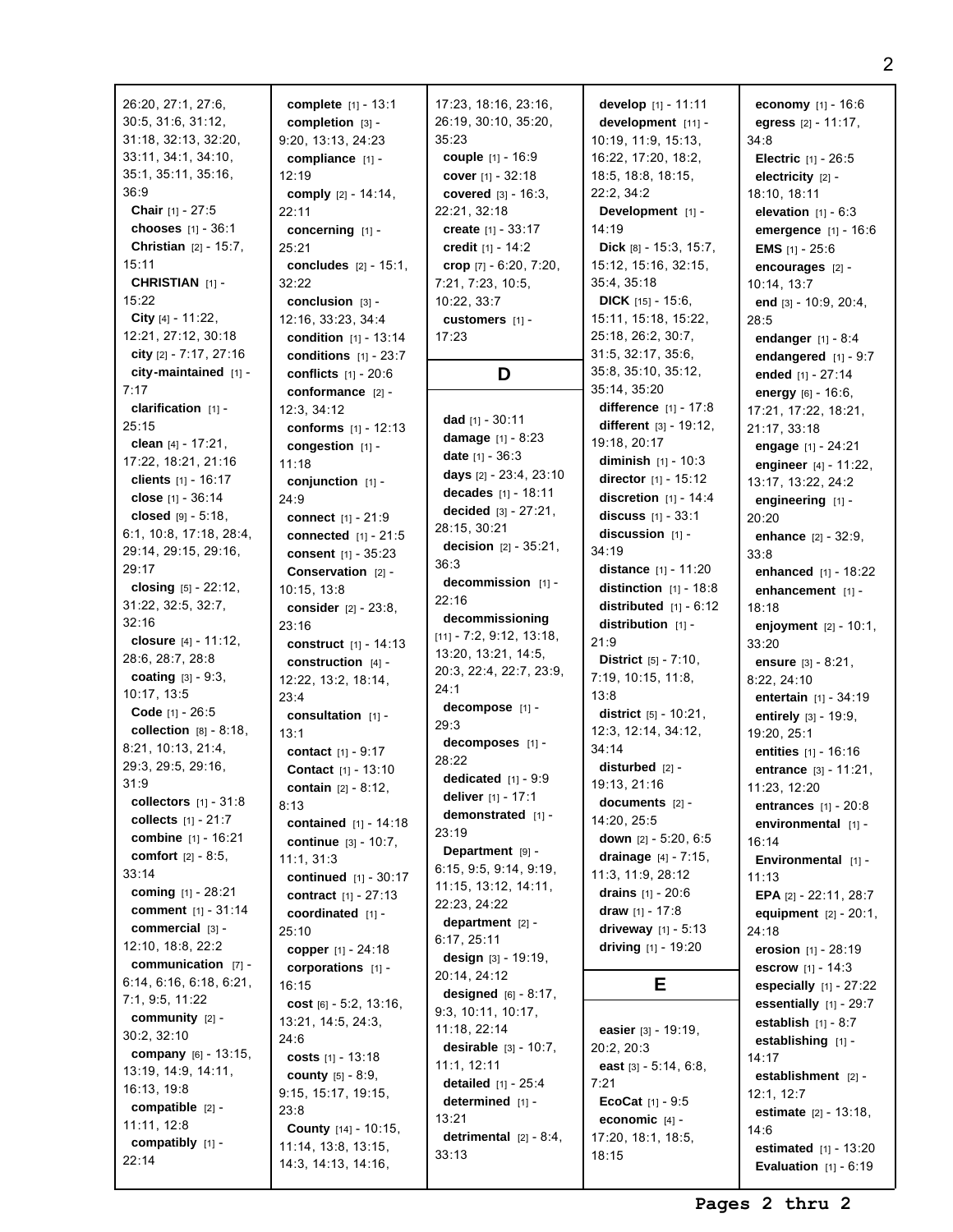| evening $[1] - 36:12$                 | form $[2] - 14:2, 23:2$                      | <b>Historic</b> $[3] - 6:23$ ,   | introduction [3] -                           | <b>leachate</b> $[1] - 28:20$    |
|---------------------------------------|----------------------------------------------|----------------------------------|----------------------------------------------|----------------------------------|
| evidence $[2] - 23:18$ ,              | <b>formation</b> $[1] - 28:21$               | 9:22, 13:1                       | 16:3, 16:11, 21:12                           | <b>lease</b> $[1] - 18:6$        |
| 26:21                                 | four $[1] - 25:3$                            | hold [1] - 26:20                 | <b>Inventory</b> $[1] - 9.8$                 | least [2] - 14:7, 33:16          |
|                                       |                                              |                                  |                                              |                                  |
| <b>exceed</b> $[1] - 14:17$           | <b>frontage</b> $[2] - 7:12$ ,               | hopes [1] - 18:1                 | <b>inverters</b> $[2] - 19:22$               | leave [1] - 28:13                |
| <b>existing</b> $[4] - 8:18$ ,        | 11:6                                         | hundred $[1] - 7:12$             | <b>invite</b> $[1] - 25:4$                   | <b>left</b> $[1] - 5:22$         |
| 10:12, 19:7, 20:7                     | fundamentally [1] -                          |                                  | irrevocable $[1] - 14:2$                     | legal [1] - 30:14                |
| <b>expense</b> [1] - 29:10            | 20:16                                        |                                  | <b>issuance</b> $[1] - 14:12$                | less $[1] - 29:8$                |
| experience [4] -                      | <b>future</b> $[1] - 30:21$                  |                                  | <b>issued</b> $[2] - 12:22$                  | letter $[3] - 6:22, 9:22,$       |
| 16:14, 16:22, 17:1,                   |                                              |                                  | 13:3                                         | 14:2                             |
| 19:8                                  | G                                            | $I-74/I-55$ [1] - 5:8            | issues/complaints                            | <b>levels</b> $[1] - 22:6$       |
| explains $[1] - 7:7$                  |                                              | icon $[1] - 26:13$               | $[2] - 9:20, 13:13$                          | liability $[2] - 30:14$ ,        |
|                                       |                                              | ideal [1] - 29:5                 |                                              |                                  |
| <b>extension</b> $[1] - 21:21$        | garbage [3] - 28:21,                         | <b>Illinois</b> $[15] - 6:15$ ,  | items $[1] - 16:2$                           | 30:21                            |
| extensive [1] - 24:16                 | 29:11, 29:14                                 | 9:5, 9:8, 9:9, 9:14,             |                                              | <b>life</b> $[3] - 18:11, 20:4,$ |
|                                       | gas [10] - 8:18, 8:21,                       | 9:22, 11:13, 13:1,               | J                                            | 22:16                            |
| F                                     | 10:13, 29:2, 29:3,                           | 13:16, 14:11, 16:7,              |                                              | <b>likely</b> $[1] - 23:10$      |
|                                       |                                              |                                  |                                              | line $[2] - 16:19, 21:9$         |
|                                       | 29:15, 31:7, 31:8,                           | 21:17, 22:11, 22:19,             | Jolla [1] - 15:14                            | <b>listed</b> $[2] - 9:7, 30:15$ |
| <b>facilities</b> $[1] - 11:3$        | 31:9, 31:10                                  | 26:17                            |                                              | live [2] - 27:19, 28:14          |
| <b>facility</b> $[7] - 8:8$ ,         | gear [1] - 21:8                              | <b>immediate</b> [1] - 10:4      | K                                            | load $[1] - 8:14$                |
| 8:10, 8:12, 9:20,                     | generate [1] - 18:10                         | <b>impact</b> $[1] - 30:1$       |                                              | load-bearing $[1]$ -             |
| 13:13, 14:7, 31:10                    | generating $[3] - 8:7$ ,                     | <b>Impact</b> $[3] - 9:13$ ,     |                                              |                                  |
| facility $[1] - 14:23$                | 8:10, 14:23                                  | 14:10, 14:16                     | <b>keep</b> $[3] - 28:16$                    | 8:14                             |
| facing $[2] - 5:13, 6:6$              | govern [1] - 12:7                            | <b>impede</b> $[1] - 10:19$      | 28:18, 33:6                                  | loading [1] - 20:21              |
| fact $[1] - 32:10$                    | grade [3] - 19:10,                           | <b>implement</b> [1] - 19:3      | <b>kept</b> $[2] - 9:18, 13:11$              | located $[6] - 5:7, 7:9,$        |
| factor $[1] - 32:12$                  | 19:21, 20:2                                  | importance [1] -                 | kind [4] - 5:17, 7:6,                        | 8:17, 10:12, 12:4,               |
|                                       |                                              |                                  | 17:2, 31:16                                  | 12:14                            |
| factors $[1] - 30:15$                 | grandparents [1] -                           | 21:20                            | <b>kinds</b> $[1] - 28:1$                    | <b>location</b> $[4] - 8:20$ ,   |
| <b>family</b> $[3] - 26:18$ ,         | 27:17                                        | important [4] - 18:7,            | knowledgeable [1] -                          | 9:11, 12:7, 12:10                |
| 27:19, 31:1                           | grass $[1] - 7:16$                           | 22:9, 22:20, 23:5                | 17:4                                         | logical [1] - 21:18              |
| farm $[3] - 6:2, 11:11,$              | <b>Gravel</b> $[1] - 27:18$                  | improvements [1] -               |                                              | $long-term$ [2] - 17:3,          |
| 32:9                                  | <b>greater</b> $[2] - 13:23$ ,               | 18:22                            | <b>Knox</b> [1] - 25:9                       | 18:6                             |
|                                       |                                              |                                  |                                              |                                  |
| <b>farming</b> $[1] - 30:2$           | 18:20                                        | <b>inches</b> $[1] - 21:1$       | <b>KURITZ</b> $[5] - 33:5$                   |                                  |
| <b>farmland</b> $[1] - 19:15$         | ground $[8] - 5:23$ ,                        | include $[1] - 24:14$            | 33:22, 34:9, 34:20,                          | <b>looking</b> $[1] - 5:20$      |
|                                       |                                              |                                  | 35:9                                         | <b>low</b> $[1] - 21:3$          |
| father [1] - 27:20                    | 6:2, 20:21, 21:1, 21:7,                      | <b>includes</b> $[1] - 9:13$     | Kuritz [2] - 35:2, 35:8                      | <b>lower</b> $[1] - 26:12$       |
| feelings $[1] - 30:4$                 | 27:16, 29:13, 32:11                          | <b>including</b> $[2] - 14:21$ , |                                              | <b>lowest</b> $[1] - 20:23$      |
| feet $[5] - 7:12$ , $7:18$ ,          | groundcover [1] -                            | 29:12                            | L                                            |                                  |
| 9:2, 11:6, 21:2                       | 10:13                                        | <b>indicates</b> $[2] - 8:11$ ,  |                                              |                                  |
| fence $[3] - 25:22$ ,                 | Groundcover [1] -                            | 9:6                              |                                              | M                                |
| 25:23, 26:5                           | 13:6                                         | <b>industrial</b> $[1] - 12:11$  | labor $[1] - 24:11$                          |                                  |
| few [1] - 24:19                       | growth [1] - 19:4                            | infrastructure [4] -             | lake [1] - 6:7                               | magnify [1] - 18:15              |
| file $[2] - 9:18, 13:11$              |                                              | 18:7, 19:7, 20:7, 22:2           | <b>land</b> $[7] - 10:5$ ,                   | maintained $[1] - 7:17$          |
| filled $[1] - 28:4$                   | н                                            | <b>ingress</b> $[2] - 11:17$ ,   |                                              | maintenance [3] -                |
| final $[4] - 28:7, 28:8,$             |                                              | 34:7                             | 10:22, 12:8, 22:22,                          | 12:2, 29:9, 31:3                 |
| 35:21, 36:2                           |                                              | <b>initial</b> $[1] - 22:8$      | 27:21, 31:17, 34:15                          |                                  |
|                                       | <b>habitat</b> $[1] - 19:3$                  |                                  | <b>Land</b> $[2] - 6:19, 9:10$               | <b>major</b> $[1] - 31:10$       |
| <b>finance</b> $[1] - 26:3$           | <b>half</b> $[2] - 9:2, 21:2$                | <b>injurious</b> $[2] - 10:1$ ,  | <b>Landfill</b> $[1] - 26:19$                | managed $[1] - 17:18$            |
| financial $[1] - 9:15$                | <b>hand</b> $[2] - 26:10$ ,                  | 33:20                            | $landfill$ [33] - 5:18.                      | management $[4]$ -               |
| financing $[2] - 13:20$ ,             | 26:12                                        | inspections $[1]$ -              | 5:20, 6:1, 6:5, 7:4,                         | 16:15, 18:20, 22:12,             |
| 14:1                                  | hazardous [1] -                              | 20:2                             | 7:15, 7:16, 7:19, 8:15,                      | 24:21                            |
| <b>Fire</b> $[2] - 11:7, 24:22$       | 33:16                                        | <b>install</b> $[2] - 19:19$ ,   | 8:18, 8:23, 10:7, 10:8,                      | managing $[2]$ -                 |
| fire $\lceil 3 \rceil$ - 11:8, 24:20, |                                              | 26:5                             | 10:12, 11:1, 11:12,                          | 16:16, 19:4                      |
| 25:11                                 | <b>health</b> $[4] - 6:16, 8:4,$             | <b>installed</b> $[6] - 10:16$ , | 17:18, 19:11, 27:12,                         | manpower $[1] - 24:3$            |
| firm $[1] - 16:11$                    | 33:14, 33:20                                 | 13:5, 13:9, 20:1,                | 27:14, 27:15, 27:22,                         | <b>map</b> $[1] - 5:6$           |
| five [1] - 14:8                       | <b>Health</b> $[1] - 11:15$                  | 20:18, 25:1                      | 28:2, 28:4, 28:9,                            | <b>materials</b> $[3] - 24:11$ , |
| fixed $[2] - 9:1, 19:18$              | <b>hear</b> $[1] - 32:5$                     | installing $[1]$ - 19:8          | 28:16, 29:4, 29:7,                           | 24:15, 24:16                     |
|                                       | <b>heard</b> $[1] - 19:5$                    | <b>intent</b> $[3] - 12:3$ ,     |                                              |                                  |
| flat $[1] - 7:14$                     | <b>hearing</b> $[1] - 32:23$                 | 34:12, 34:13                     | 29:10, 29:13, 29:15,                         | <b>maximize</b> $[2] - 17:20$ ,  |
| <b>focusing</b> $[1] - 16:12$         | <b>help</b> $[1]$ - 19:4                     |                                  | 29:17, 30:10                                 | 18:1                             |
| <b>follow</b> $[2] - 14:19$ ,         | high $[3] - 21:8$ ,                          | interesting [1] -                | <b>landfills</b> $[3] - 16:12$ ,             | <b>McGrath</b> $[1] - 27:18$     |
| 29:21                                 | 24:18, 32:10                                 | 31:16                            | 18:19, 29:2                                  | McLean $[8] - 10:15$ ,           |
| following [1] - 12:19                 |                                              | Interstate $[1] - 6:7$           | larger $[1] - 19:23$                         | 13:8, 17:22, 18:16,              |
| <b>follows</b> $[1] - 8:2$            | higher $[1] - 16:19$<br>hiring $[1] - 13:16$ | introduced [2] -<br>19:1, 20:12  | lastly $[1] - 24:14$<br>layout $[1] - 20:14$ | 19:11, 21:17, 26:18,<br>30:10    |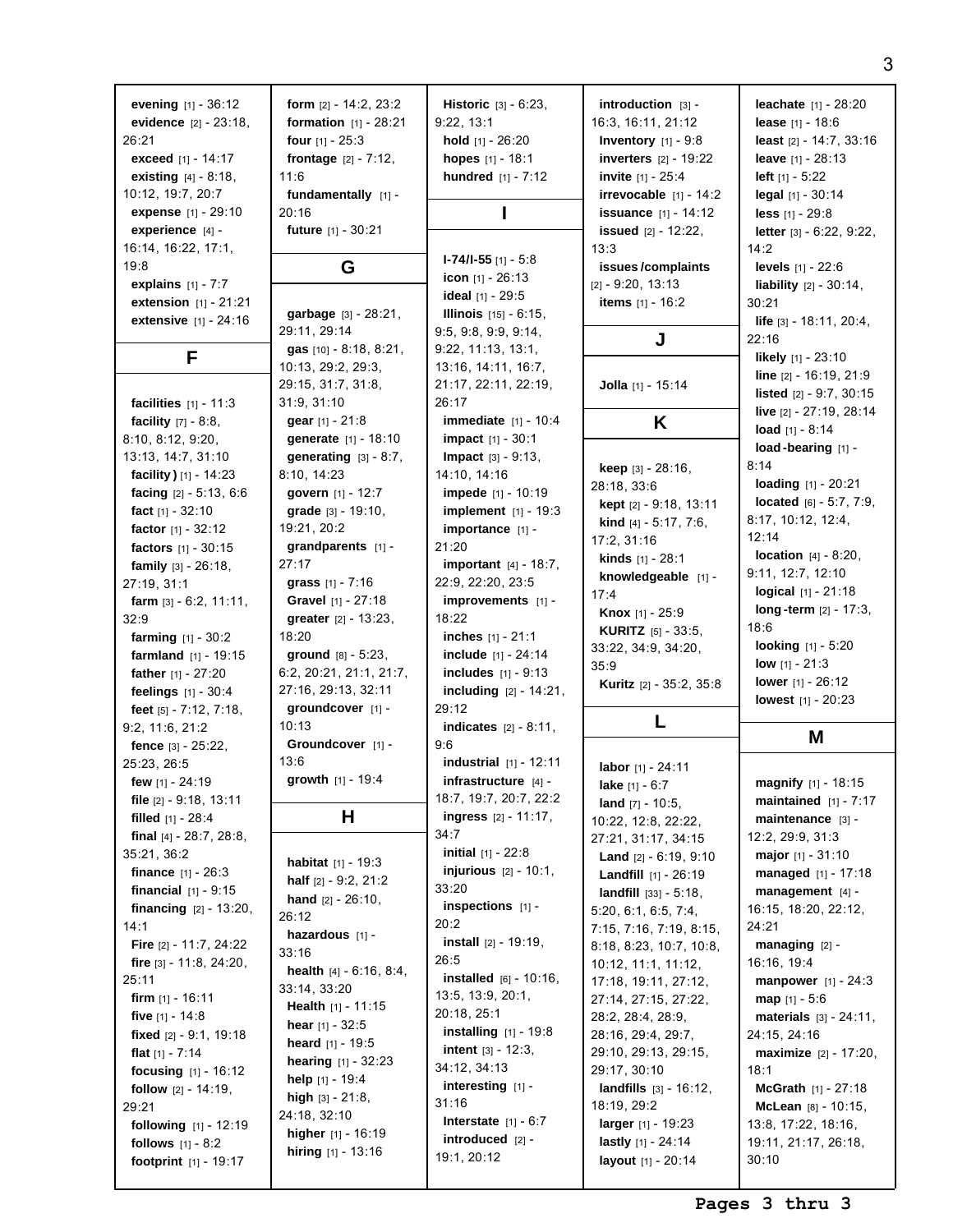**means** [1] - 29:17 **measures** [1] - 11:16 **mechanical** [1] - 24:23 **mechanism** [1] - 23:13 **meet** [3] - 8:8, 24:23, 26:4 **meets** [1] - 12:17 **megawatt** [1] - 13:23 **members** [1] - 36:1 **met** [10] - 8:6, 10:4, 10:21, 11:4, 11:19, 12:5, 12:15, 34:6, 34:9, 34:10 **methane** [1] - 31:10 **mice** [1] - 28:1 **might** [3] - 25:14, 28:20, 29:9 **milestone** [1] - 23:6 **minimal** [1] - 29:7 **minimize** [1] - 11:18 **minute** [1] - 23:3 **Mitigation** [3] - 9:13, 14:10, 14:16 **modules** [2] - 8:13, 8:23 **mom** [1] - 30:11 **monies** [1] - 29:6 **monitoring** [5] -5:22, 8:19, 8:22, 10:13, 22:13 **month** [1] - 35:22 **morals** [2] - 8:5, 33:14 **morning** [1] - 35:22 **most** [3] - 12:11, 21:20, 32:18 **motion** [1] - 34:19 **mounted** [1] - 8:13 **move** [3] - 16:1, 21:11, 34:20 **moved** [1] - 35:2 **mow** [1] - 28:11 **mowing** [1] - 31:2 **MR** [27] - 15:6, 15:11, 15:18, 25:18, 26:2, 26:16, 26:23, 27:3, 30:7, 30:9, 31:5, 31:9, 32:7, 32:17, 33:5, 33:22, 34:9, 34:20, 34:23, 35:6, 35:7, 35:8, 35:9, 35:10, 35:12, 35:14, 35:20 **MS** [3] - 31:14, 35:13, 35:15

**N name** [5] - 15:10, 15:11, 24:19, 26:14, 26:16 **NARRATIVE** [2] - 15:21, 27:9 **National** [1] - 26:4 **Natural** [3] - 6:15, 9:6, 9:8 **Nature** [1] - 9:9 **nature** [1] - 12:9 **nearby** [2] - 10:5,  $10.22$ **necessary** [7] - 11:3, 16:23, 20:9, 20:19, 20:20, 23:18, 23:20 **need** [7] - 9:15, 9:18, 10:16, 11:11, 13:11, 28:11 **needed** [1] - 28:15 **needs** [1] - 13:9 **neighbors** [1] - 30:3 **next** [3] - 16:5, 18:3, 35:19 **nil** [1] - 32:12 **none** [4] - 15:18, 31:21, 32:4, 36:13 **noon** [1] - 36:6 **NORD** [7] - 26:16, 26:23, 27:3, 27:10, 30:9, 31:9, 32:7 **Nord** [4] - 26:16, 30:7, 31:20, 32:6 **north** [2] - 6:7, 7:19 **notifications** [1] - 5:1 **Number** [1] - 35:3 **O O&M** [2] - 18:14, 25:5 **o'clock** [1] - 35:22 **Oakland** [8] - 5:9, 5:12, 5:16, 7:13, 7:17, 11:7, 21:10, 34:8 **obligate** [1] - 22:15 **obligated** [1] - 19:2 **obligation** [1] - 22:21 **obligations** [1] - 22:12 **obtained** [2] - 11:14, 12:21 **obtaining** [1] - 11:23 **obviously** [12] - 16:3, 17:17, 17:22, 19:3,

19:20, 21:15, 21:22,

22:12, 22:15, 23:7, 23:18, 23:23 **old** [1] - 5:18 **one** [11] - 5:20, 6:13, 17:7, 18:5, 22:19, 22:20, 23:9, 30:18, 32:8, 33:8, 35:23 **ones** [1] - 33:6 **operation** [3] - 12:2, 12:8, 14:8 **operational** [1] - 25:2 **opportunity** [3] - 17:7, 23:17, 34:16 **opposed** [1] - 19:14 **orderly** [2] - 10:19, 34:2 **Ordinance** [1] -  $12.18$ **originally** [1] - 27:17 **otherwise** [1] - 36:2 **overall** [1] - 18:20 **own** [1] - 23:8 **owned** [1] - 30:9 **owner** [2] - 14:7, 30:8 **P p.m** [1] - 36:17 **paid** [1] - 5:2 **panel** [1] - 26:12 **panels** [3] - 8:17, 10:11, 13:4 **part** [5] - 18:13, 22:8, 30:8, 30:11, 32:22 **part-time/full-time**  $[1] - 18:13$ **partner** [1] - 17:4 **party** [1] - 24:2 **pass** [3] - 6:10, 6:16,  $6:17$ **passed** [1] - 20:15 **patterns** [1] - 11:9 **Paul** [1] - 26:16 **PAUL** [1] - 27:10 **pay** [1] - 13:16 **penetrate** [2] - 7:5, 20:21 **penetration** [1] -  $8.22$ **people** [1] - 29:17 **per** [1] - 13:22 **perceived** [1] - 33:16 **performance** [1] -  $14.4$ **perimeter** [1] - 20:8 **permit** [9] - 11:23, 12:20, 12:22, 13:2,

13:15, 14:12, 22:9, 23:11, 23:20 **permitted** [2] - 10:3, 10:20 **person** [2] - 9:17,  $13:10$ **Phil** [1] - 15:16 **photo** [2] - 5:17, 6:9 **photos** [2] - 5:4 **photovoltaic** [1] - 8:13 **physician** [1] - 27:21 **pile** [1] - 19:20 **place** [2] - 23:21, 36:3 **plan** [6] - 6:12, 9:12, 24:8, 24:13, 25:11, 31:3 **plans** [2] - 11:12, 14:20 **plant** [3] - 7:22, 10:6,  $10.23$ **point** [8] - 15:8, 20:23, 23:19, 25:2, 25:3, 29:4, 31:13, 34:18 **pollination** [2] - 10:14, 13:7 **pollinator** [1] - 19:3 **possible** [1] - 11:10 **post** [1] - 22:12 **posted** [2] - 23:4, 23:14 **posts** [1] - 7:4 **potential** [1] - 33:16 **power** [3] - 8:7, 8:10, 14:23 **practices** [1] - 24:21 **pre** [1] - 11:9 **pre-development** [1]  $-11.9$ **preamble** [1] - 12:6 **preclude** [1] - 14:16 **preliminary** [1] - 20:14 **present** [1] - 29:13 **presentation** [1] - 16:1 **presented** [1] - 34:21 **Preservation** [3] - 6:23, 9:22, 13:2 **Preserves** [1] - 9:9 **president** [4] - 30:12, 30:16 **pretty** [1] - 33:9 **previous** [2] - 16:4, 17:11 **previously** [2] - 19:13, 21:15 **problems** [1] - 28:12

**proceed** [2] - 15:20,  $27.7$ **proceedings** [1] - 36:16 **process** [3] - 17:16, 23:23, 35:19 **procurement** [1] - 18:14 **produce** [1] - 29:2 **production** [9] - 6:20, 7:20, 7:21, 7:23, 10:6, 10:23, 18:20, 19:5, 33:7 **productive** [2] - 19:14, 33:10 **professional** [1] - 13:17 **profile** [1] - 21:3 **program** [2] - 17:12, 18:15 **project** [25] - 9:11, 15:12, 16:21, 17:2, 17:9, 17:17, 17:21, 18:4, 18:7, 18:23, 19:1, 19:5, 20:9, 20:13, 20:17, 20:18, 21:21, 22:4, 22:7, 22:13, 22:16, 23:11, 25:1, 26:3, 31:16 **projects** [4] - 17:11, 17:15, 22:22, 24:17 **proof** [1] - 18:9 **properties** [2] - 16:18, 17:15 **property** [29] - 5:5, 5:7, 5:11, 6:20, 7:2, 7:9, 7:11, 8:8, 10:2, 10:3, 10:20, 11:5, 11:9, 18:13, 18:18, 19:14, 21:16, 21:19, 21:23, 26:1, 30:8, 30:9, 30:11, 30:18, 31:1, 31:3, 32:9, 33:9, 33:21 **proposed** [6] - 8:3, 9:23, 10:18, 11:21, 12:4, 12:12 **proposes** [1] - 8:6 **proposing** [1] - 17:2 **Prospect** [1] - 15:14 **protection** [2] - 11:8, 26:3 **Protection** [1] - 11:13 **provide** [14] - 11:8, 11:17, 13:17, 13:19, 14:9, 17:21, 18:20, 18:21, 20:8, 20:19, 21:14, 21:16, 32:3, 34:7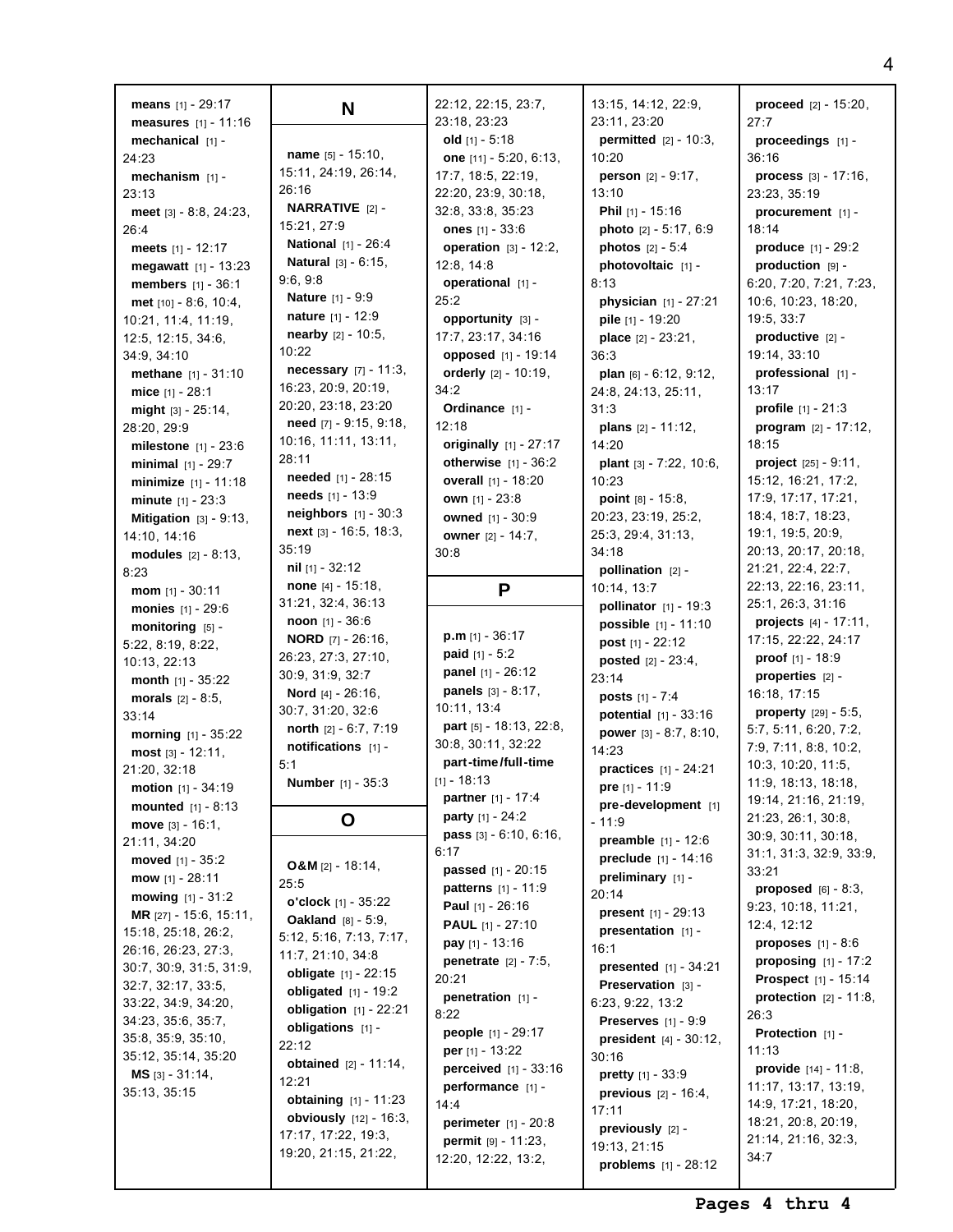| <b>Provide</b> $[1] - 12:6$      | 12:17                            | review $[3] - 24:8$ ,                          | similar $[1] - 23:15$          | state $[3] - 9:7, 15:10,$     |
|----------------------------------|----------------------------------|------------------------------------------------|--------------------------------|-------------------------------|
| <b>provided</b> $[4] - 9:16$ ,   | <b>record</b> $[3] - 9:7$ ,      | 24:13, 25:5                                    | <b>sit</b> $[1]$ - 19:9        | 19:2                          |
| 11:4, 11:20, 12:18               | 15:10, 15:16                     | reviewed $[1] - 14:6$                          | Site [1] - 6:19                | State [1] - 22:20             |
|                                  | recyclable [2] -                 |                                                |                                |                               |
| provides [1] - 18:10             |                                  | reviewing [1] - 22:10                          | site $[16] - 6:12$ ,           | state-listed $[1] - 9:7$      |
| providing [2] -                  | 24:15, 24:17                     | revised [1] - 14:6                             | 11:20, 17:9, 17:19,            | statement $[3]$ -             |
| 16:14, 16:23                     | refining $[1] - 24:1$            | ring $[1]$ - 19:23                             | 20:13, 22:5, 22:13,            | 31:23, 32:7, 32:16            |
| <b>public</b> $[6] - 7:16, 8:5,$ | reflection $[1] - 32:12$         | road $[2] - 7:17$                              | 25:4, 25:7, 25:12,             | statements $[2]$ -            |
| 11:19, 16:15, 21:21,             | reflective $[3] - 9:3$ ,         | roads $[4] - 5:20$ ,                           | 27:15, 28:4, 28:9,             | 32:5, 33:4                    |
| 22:1                             | 10:17, 13:5                      | 11:3, 20:8, 22:1                               | 28:16, 29:5, 32:8              | <b>states</b> $[1] - 12:6$    |
| publication $[1] - 5:2$          | <b>reflects</b> $[1] - 24:10$    | roll $[1] - 35:5$                              | sited $[1]$ - 17:15            | <b>static</b> $[1] - 21:3$    |
| pulling [2] - 23:11,             | regarding $[1]$ - 7:2            | rot $[1] - 29:3$                               | sites $[3] - 9.8, 16.16,$      | stay [2] - 31:23, 36:5        |
| 23:19                            | registered $[2] - 9:9$ ,         | rows $[1] - 8:13$                              | 18:21                          | steel [2] - 7:4, 24:17        |
| <b>purposes</b> $[1] - 10:2$     | 13:16                            |                                                | six [2] - 9:2, 21:2            | step $[1] - 21:8$             |
| <b>puts</b> $[1] - 33:9$         | regulation $[1] - 22:6$          |                                                | size $[1] - 24:1$              |                               |
|                                  |                                  | S                                              |                                | <b>steps</b> $[1] - 35:19$    |
| <b>putting</b> $[2] - 28:17$ ,   | regulations $[2]$ -              |                                                | <b>slide</b> $[1] - 18:3$      | steward $[1] - 17:3$          |
| 29:15                            | 12:14, 27:23                     | <b>safe</b> [1] - 11:20                        | <b>slides</b> $[1] - 16:9$     | stipulations $[3]$ -          |
|                                  | Regulations $[1]$ -              | safety $[4] - 8:5$ ,                           | sloped $[1] - 5:23$            | 12:19, 34:21, 35:3            |
| Q                                | 14:21                            | 24:20, 26:4, 33:14                             | slopes [1] - 20:8              | Street [2] - 15:14,           |
|                                  | regulatory [1] -                 |                                                | smaller [1] - 19:16            | 26:17                         |
|                                  | 17:16                            | <b>Sand</b> $[1] - 27:18$                      | <b>snow</b> [1] - 20:20        | streets [1] - 11:19           |
| quantities $[1] - 24:11$         | relation $[1] - 15:16$           | saw $[1] - 30:20$                              | soil $[1] - 33:8$              | string [1] - 19:22            |
| questions [9] -                  | relationship [1] -               | scale [1] - 17:14                              | Soil [2] - 10:15, 13:8         | structural $[1]$ - 20:19      |
| 25:14, 25:17, 25:20,             | 23:7                             | schools [1] - 22:1                             | solar $[10] - 8:7, 8:10,$      | <b>SU</b> $[1]$ - 35:3        |
| 26:7, 30:6, 31:13,               | <b>relatively</b> $[4] - 7:14$ , | <b>scrubbed</b> $[1] - 31:11$                  | 10:16, 11:11, 13:4,            | SU-18-22 [1] - 34:21          |
| 31:19, 32:19, 33:4               | 16:1, 20:11, 20:16               | seat [1] - 26:11                               | 14:23, 17:14, 28:18,           |                               |
| quick $[3] - 16:11$ ,            | remaining [1] - 30:11            | <b>seconded</b> $[1] - 35:2$                   | 29:5, 32:8                     | subject [1] - 11:9            |
| 20:16, 22:19                     |                                  | secondly [3] - 18:17,                          |                                | submit [1] - 26:9             |
| quickly $[3] - 17:7$ ,           | <b>removal</b> $[2] - 20:3$ ,    | 22:18, 23:12                                   | sold [1] - 27:17               | submitted $[5] - 6:11$ ,      |
| 20:11, 22:5                      | 24:3                             | <b>secretary</b> $[1] - 30:13$                 | sole $[1] - 14:3$              | 9:4, 9:21, 14:20, 24:7        |
| quieter [1] - 19:19              | <b>renewable</b> $[1] - 16:6$    |                                                | solicitation $[2]$ -           | submitting [1] -              |
|                                  | report [4] - 15:1,               | <b>Section</b> [1] - 14:22                     | 17:10, 17:13                   | 24:12                         |
|                                  | 24:2, 24:6, 24:10                | section [1] - 20:23                            | somewhat [1] -                 | substantially [1] -           |
|                                  |                                  |                                                |                                |                               |
| R                                | representation [1] -             | security [3] - 13:20,                          | 20:12                          | 10:3                          |
|                                  | 25:9                             | 14:1, 18:22                                    | somewhere $[1]$ -              | <b>suited</b> $[1] - 17:9$    |
|                                  | repurpose [1] -                  | <b>senior</b> $[1] - 15:12$                    | 29:7                           |                               |
| raceway [1] - 21:7               | 16:18                            | sent $[1] - 6:22$                              | <b>sounds</b> [1] - 31:15      | summary [2] - 21:13,          |
| raceways [1] - 21:6              |                                  | separately $[1]$ - 36:2                        |                                | 24:15                         |
| racking [5] - 7:6,               | require $[2] - 21:21$ ,          | September [1] -                                | <b>south</b> $[5] - 5:13$ ,    | <b>support</b> [1] - 29:23    |
| 8:12, 8:20, 19:9, 21:5           | 25:14                            | 10:10                                          | 5:16, 7:15, 7:20, 9:1          | surety [3] - 23:2,            |
| ran $[1] - 28:3$                 | requirements $[3]$ -             |                                                | <b>special</b> $[6] - 8:3$ ,   | 23:14, 23:21                  |
| rats $[1] - 27:23$               | 8:9, 23:9, 26:4                  | series [1] - 21:6                              | 9:23, 10:18, 12:2,             | surrounded [1] -              |
| real $[4] - 18:13$ ,             | requires $[1] - 23:1$            | <b>services</b> $[1]$ - 16:15                  | 12:4, 12:12                    | 7:18                          |
| 21:23, 22:19, 34:16              | <b>requiring</b> $[1] - 22:6$    | set [3] - 24:8, 24:12,                         | <b>species</b> $[1] - 9:8$     | surrounding [2] -             |
| <b>realize</b> $[1] - 7:3$       | <b>Reserves</b> [1] - 9:10       | 25:11                                          | specifically [1] -             | 10:20, 32:11                  |
| <b>really</b> $[9] - 18:4$       | residential [1] -                | <b>setback</b> $[1] - 8:9$                     | 17:14                          | <b>survey</b> [1] - 20:13     |
| 18:7, 18:9, 28:15,               | 12:10                            | <b>setbacks</b> $[1] - 20:9$                   | staff $[4] - 12:16$ ,          | <b>swear</b> $[3] - 26:21$ ,  |
| 29:14, 29:16, 30:2,              | <b>residents</b> $[2] - 17:22$ , | sets $[1] - 7:6$                               | 25:17, 30:6, 34:22             | 27:2, 27:3                    |
| 31:15, 34:13                     | 21:17                            | <b>seven</b> $[1]$ - 8:1                       | <b>staff's</b> $[2] - 33:22$ , | <b>sworn</b> $[2] - 15:5$ ,   |
| rear $[1] - 6:2$                 | Resources [2] -                  | sewage [1] - 7:22                              | 34:3                           | 27:4                          |
|                                  | 6:15, 9:6                        | shall $[7] - 12:20$ ,                          | <b>standard</b> $[8] - 8:6$    | system [13] - 7:6,            |
| reason $[1] - 19:17$             | <b>resources</b> $[1] - 17:1$    | 12:23, 13:4, 13:19,                            | 10:4, 10:21, 11:4,             |                               |
| <b>receiving</b> $[1] - 13:15$   |                                  | 14:19, 32:4, 33:12                             | 11:19, 12:5, 12:15,            | 20:4, 21:3, 21:4, 21:5,       |
| <b>recession</b> $[1] - 18:9$    | <b>respects</b> $[1] - 12:13$    | <b>share</b> [1] - 22:8                        |                                | 21:7, 22:17, 24:1,            |
| recession -proof [1] -           | responsible [1] -                | shows $[2] - 5:7, 7:9$                         | 34:6                           | 24:4, 25:4, 25:6, 29:3,       |
| 18:9                             | 24:6                             |                                                | <b>Standard</b> [1] - 33:13    | 29:16                         |
| recommend $[1]$ -                | result $[3] - 18:12$ ,           | side $[6] - 5.8, 6.4,$                         | Standards [1] -                | <b>systems</b> $[6] - 8:12$ , |
| 34:20                            | 18:22, 21:23                     | 6:6, 7:13, 11:6, 21:1                          | 14:22                          | 8:19, 8:21, 8:22,             |
| recommendation [2]               | retained $[1] - 11:10$           | sides $[1] - 7:19$                             | <b>standards</b> $[6] - 8:2$ , | 10:13, 19:9                   |
| $-23:22, 24:7$                   | reuse $[5] - 17:4$ ,             | sign [1] - 22:23                               | 8:9, 12:18, 14:17,             |                               |
| recommended $[2]$ -              | 18:19, 19:12, 21:15,             | <b>signage</b> $[1] - 25:9$                    | 33:2, 33:12                    | Τ                             |
| 10:14, 13:7                      | 21:18                            | signed $[1] - 14:10$                           | start [1] - 29:2               |                               |
| recommends [1] -                 | <b>revenues</b> $[3] - 18:6$ ,   | significant $[1] - 6:2$<br>signoff [1] - 11:14 | <b>started</b> $[1] - 26:18$   | tag $[1] - 16:19$             |